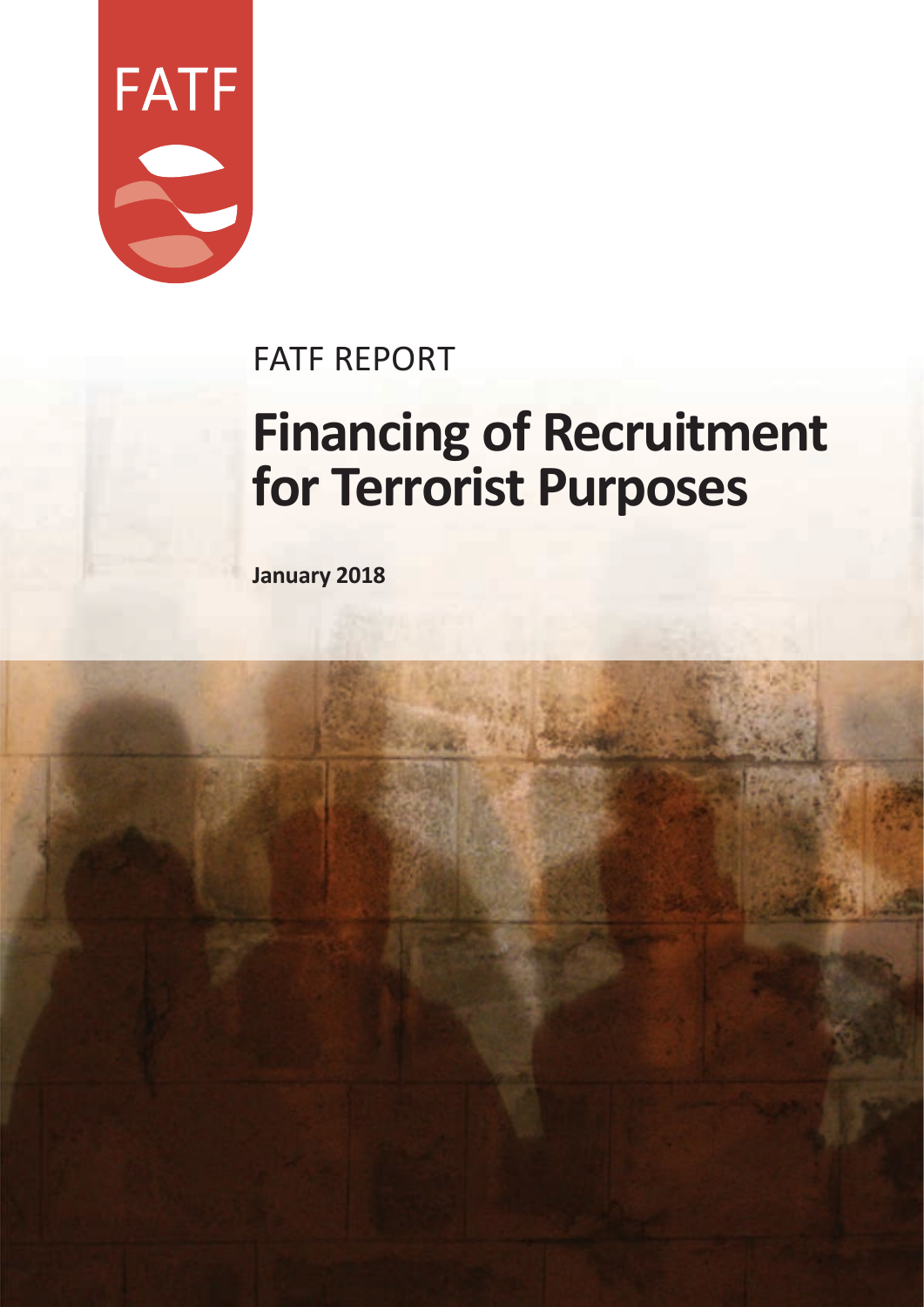

The Financial Action Task Force (FATF) is an independent inter-governmental body that develops and promotes policies to protect the global financial system against money laundering, terrorist financing and the financing of proliferation of weapons of mass destruction. The FATF Recommendations are recognised as the global anti-money laundering (AML) and counter-terrorist financing (CFT) standard.

For more information about the FATF, please visit **www.fatf-gafi.org**

This document and/or any map included herein are without prejudice to the status of or sovereignty over any territory, to the delimitation of international frontiers and boundaries and to the name of any territory, city or area.

Citing reference:

FATF (2018), *Financing of Recruitment for Terrorist Purposes,* FATF, Paris www.fatf-gafi.org/publications/methodsandtrends/documents/financing-recruitment-terrorist-purposes.html

© 2018 FATF/OECD. All rights reserved.

No reproduction or translation of this publication may be made without prior written permission. Applications for such permission, for all or part of this publication, should be made to the FATF Secretariat, 2 rue André Pascal 75775 Paris Cedex 16, France (fax: +33 1 44 30 61 37 or e-mail: contact@fatf-gafi.org).

Photocredits coverphoto: ©Thinkstock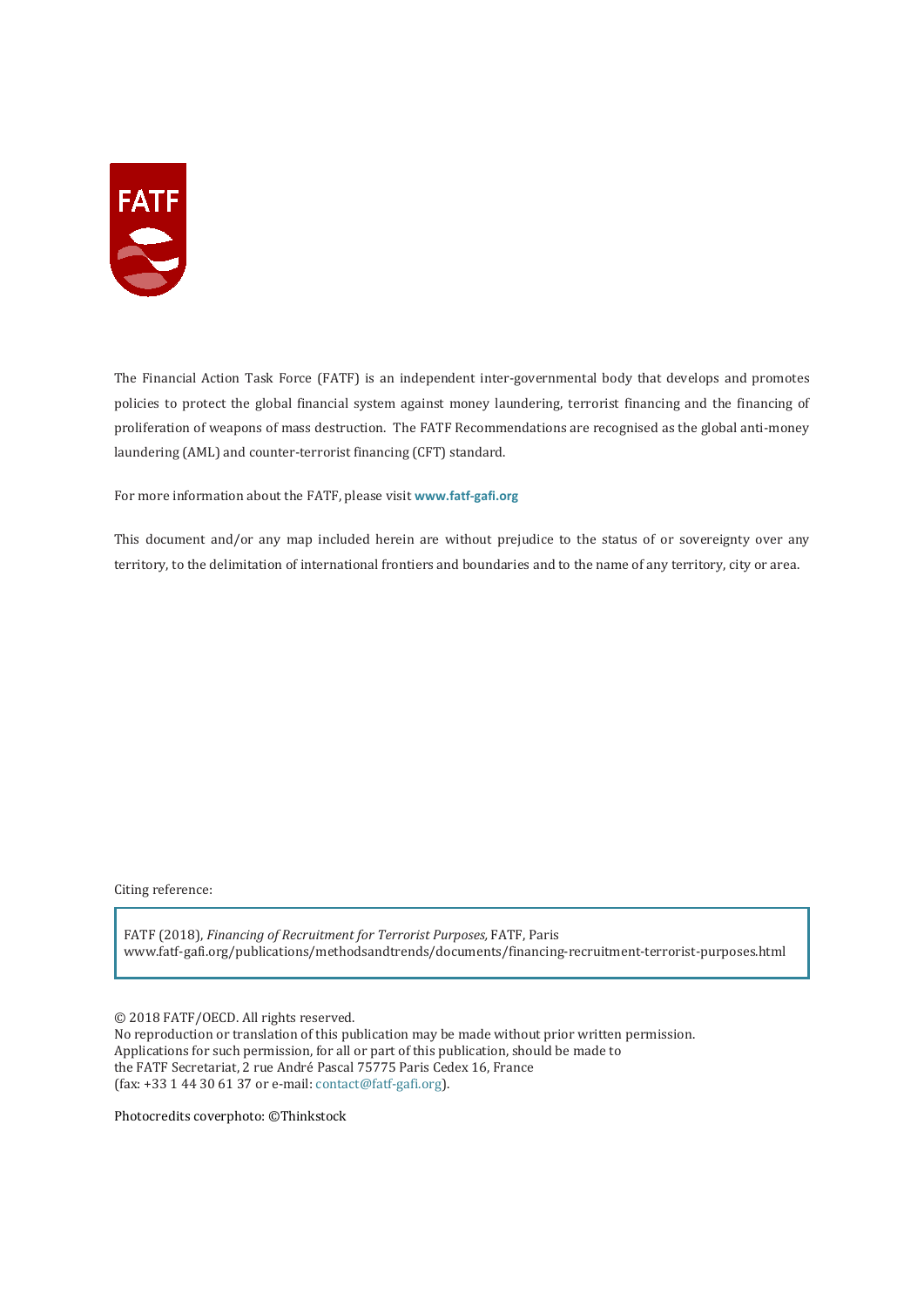# **TABLE OF CONTENTS**

| USE OF FUNDS FOR ACTIVITIES RELATED TO TERRORIST RECRUITMENT  18                                                                                                  |  |
|-------------------------------------------------------------------------------------------------------------------------------------------------------------------|--|
| Personal needs and upkeep of recruitment networks and individual recruiters  18<br>Direct payments to recruits, use of mercenaries, employment of civil experts23 |  |
|                                                                                                                                                                   |  |
|                                                                                                                                                                   |  |
|                                                                                                                                                                   |  |
|                                                                                                                                                                   |  |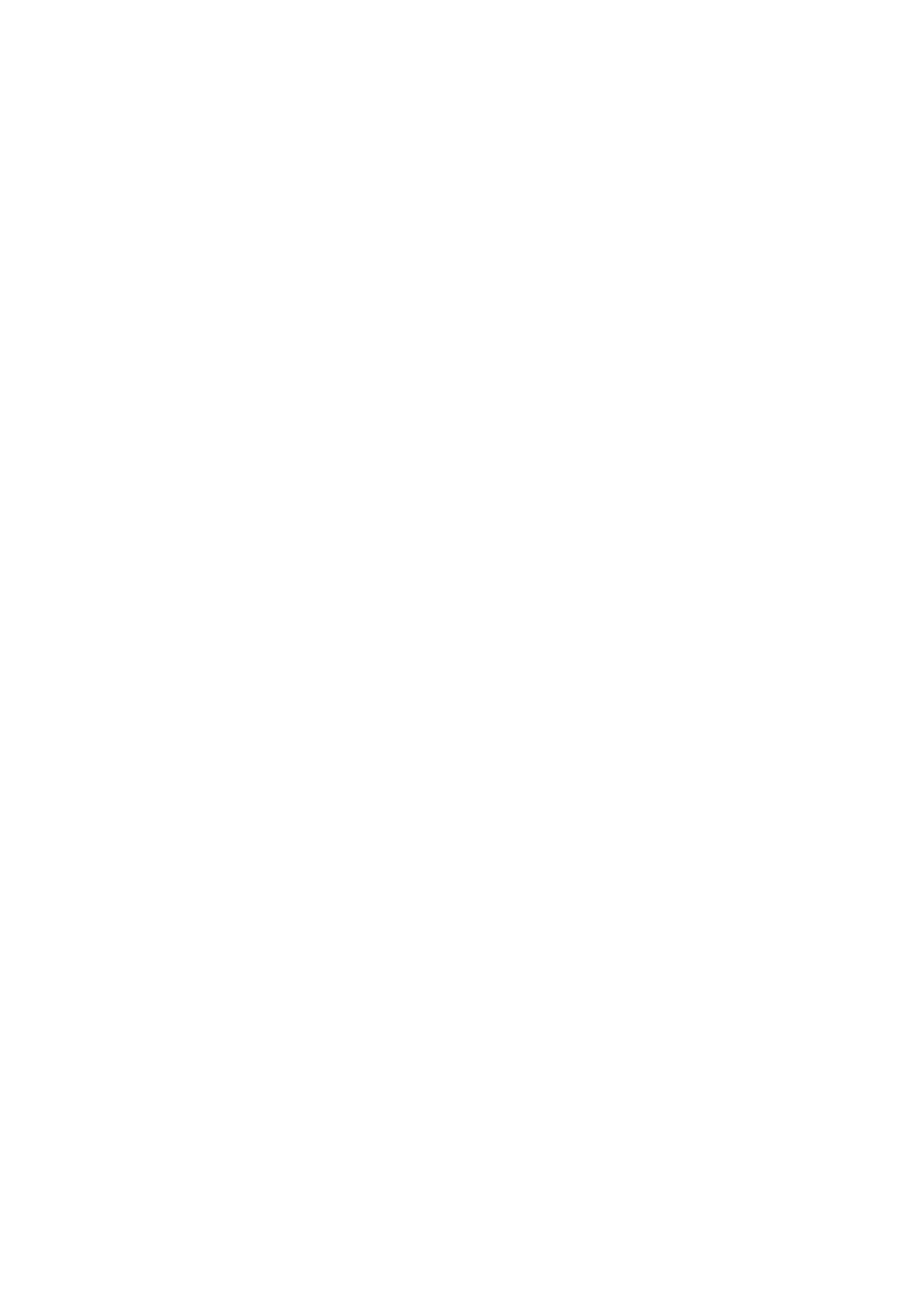# **EXECUTIVE SUMMARY**

1. The ability to effectively recruit new operatives, members and supporters is critical for the survival of a terrorist organisation.

2. A better understanding of the role of funding in the process of recruiting individuals into terrorist organisations will enhance understanding of the role of counter-terrorism financing measures in disrupting terrorist recruitment activity. Improving the understanding of recruitment financing can also assist in the early detection, investigation and prosecution of recruiters or the adoption of targeted financial sanctions, both at a domestic and international level.

3. Input collected for this report highlights the differences in recruitment financing<sup>1</sup> in different parts of the world. In some cases, the costs and the financial transactions associated with recruitment are minimal. In other cases, where recruitment networks are involved and connected to facilitation networks, the value of financial intelligence and investigations could be significant.

4. One of the main objectives of this report is to understand the costs associated with different methods and techniques of terrorist recruitment. While terrorist organisations have different recruitment techniques, depending on whether they are large, small or a dispersed network of individuals, this report identifies the most common methods of recruitment used by terrorist organisations and terrorist cells (and their related funding needs) as follows:

- **Personal needs of the recruiter and the maintenance of basic infrastructure** for the recruitment/facilitation network
- **•** Production and dissemination of recruitment materials (e.g. online or in print)
- Paying for goods and services to facilitate the new recruits' early participation in the terrorist organisation (e.g. travel, accommodation costs or payments)
- Financial incentives provided directly to recruits or for the hiring of mercenaries or civil experts.

 $1$  For the purposes of this study, 'recruitment financing' includes any funds used to, actively or passively, recruit members to join a terrorist organisation or to pursue its goals.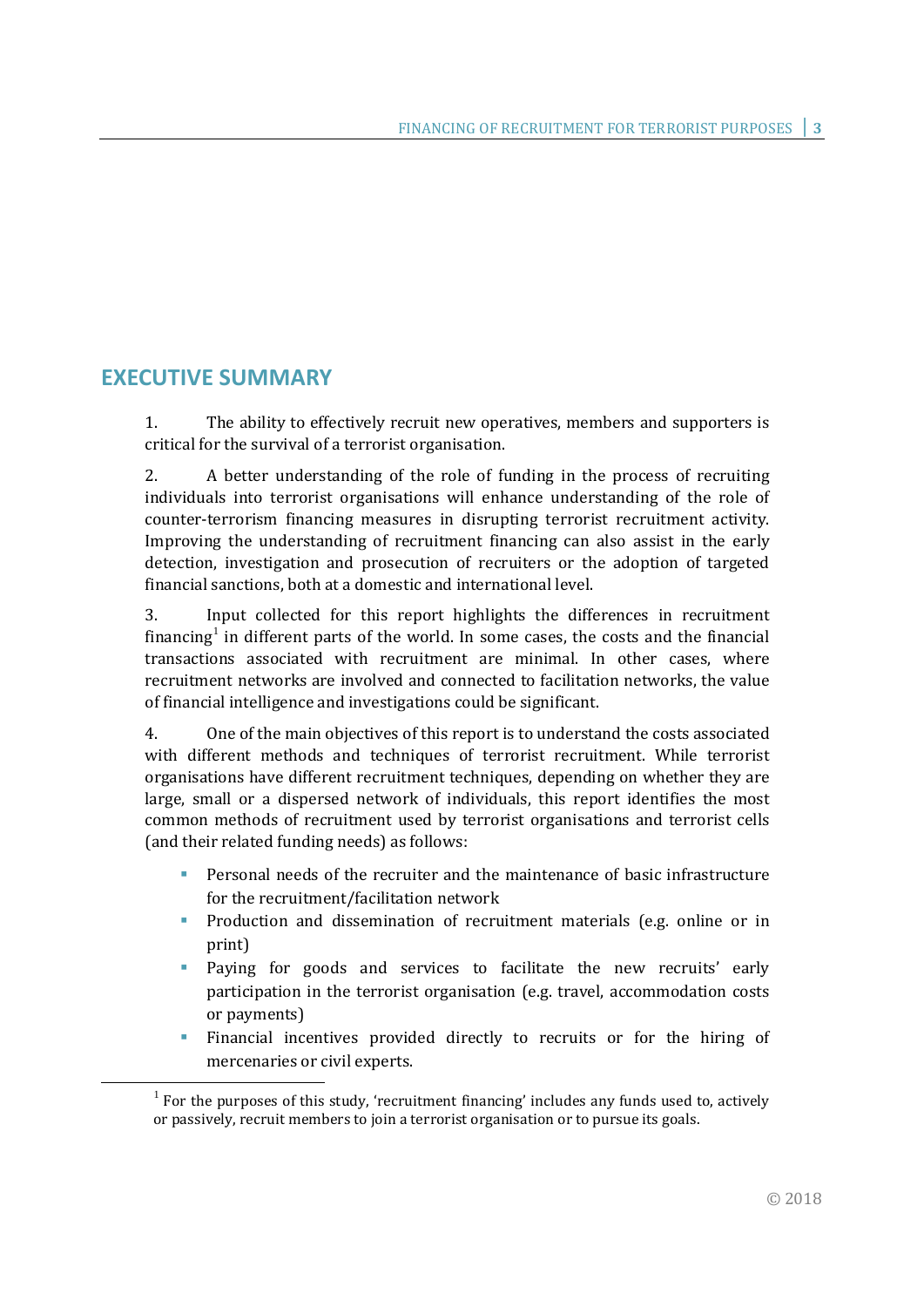#### **4 │** FINANCING OF RECRUITMENT FOR TERRORIST PURPOSES

5. Jurisdictions provided a range of case studies to demonstrate their experience in examining the funding needs and expenditures related to different methods of recruitment.

6. While individual recruiters may rely on self-funding, recruitment networks can establish complicated recruitment and facilitation infrastructures which may include the renting of real estate and transport, organisation of meetings and the use of unregistered religious organisations or prayer rooms or centres of worship, etc. Recruitment networks may face ongoing costs to maintain this infrastructure. These costs may not be extensive unless the network also facilitates recruits' early participation in the terrorist organisation.

- 7. This study also found that:
	- Recruitment activities on the Internet are often very closely linked to appeals for financial assistance to terrorists.
	- Recruitment and dissemination of terrorist ideology in prisons and correctional centres is increasing. In one case study, individuals in prison received funding for recruitment activities.
	- More information is required on the costs associated with producing highquality recruitment materials such as the online magazines and video games produced by ISIL. The production of these materials, and their continuous availability online, requires a certain level of expertise and equipment which is likely to have some financial implications and could generate a financial footprint.
	- Some terrorist organisations may experience the need for specialists in civilian professions who cannot be recruited on ideological grounds (e.g. engineers, doctors, IT specialists, financiers, professional money managers.). The costs of obtaining and engaging the service of such specialists can significantly exceed the salaries of ordinary members.

8. The return of foreign terrorist fighters from conflict zones may lead to the creation of another generation of recruiters and authorities must be aware of any potentially financial indicators of these activities. Targeting the financing of recruitment activities of terrorist organisations provides law enforcement authorities (LEAs), financial intelligence units (FIUs), and other operational and security agencies with the opportunity to disrupt terrorist recruitment from the onset and prevent additional individuals from joining terrorist groups.

# **SCOPE AND OBJECTIVES**

9. In December 2015, the FATF agreed that further concerted action urgently needs to be taken to strengthen global counter-terrorist financing regimes to combat the financing of these serious terrorist threats, and contribute to strengthening the financial and economic system, and security. One of the key objectives of this work is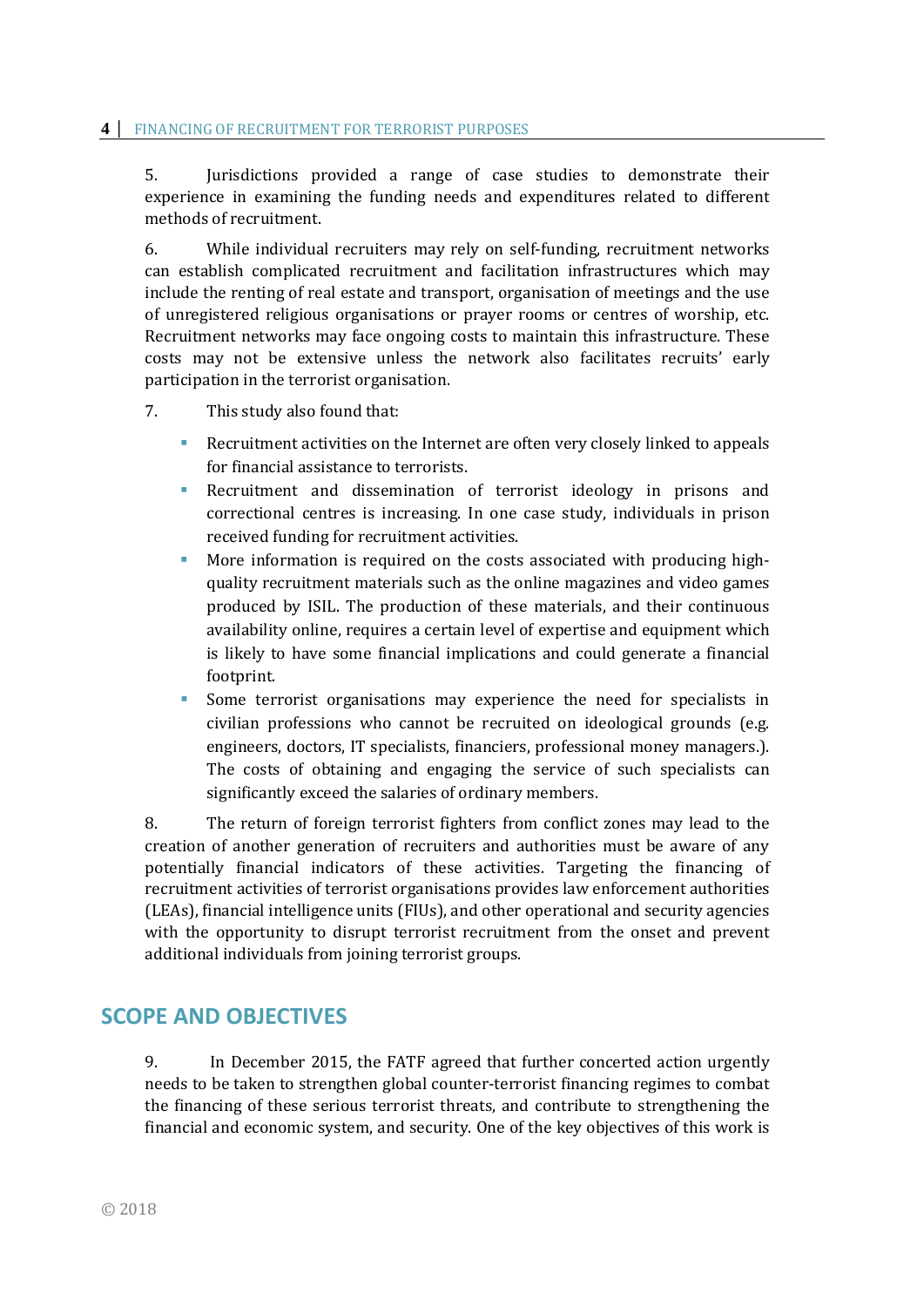to improve and update the understanding of terrorist financing risks. This study is intended to explore the financing involved with recruitment activities by terrorist organisations across the globe.

10. The FATF does not provide a definition for "recruitment financing", nor are there existing definitions in literature. For the purposes of this study, "recruitment financing" includes any funds used, actively or passively, to recruit members to join a terrorist organisation or to pursue its goals. A "recruiter" may have more than one role in a terrorist organisation. Activities that are relevant to recruitment include, but are not limited to, developing or disseminating propaganda materials, training of the recruiter and the recruits, providing for the expenses of the new recruits. The report also looks at how recruitment fits into the overall expenditures and financial management of terrorist organisations.

11. This report aims to cover the methodologies used by groups with high levels of recruitment activity and will focus on UN-designated terrorist organisations and domestically listed terrorist organisations where information was provided by project participants.

12. A better understanding of the financial aspects of terrorist recruitment will enhance the understanding of the role of counter-financing of terrorism (CFT) measures in disrupting terrorist recruitment activity. This includes determining how financial intelligence and information can help competent authorities to identify terrorist networks at the recruitment and fundraising stages. Improving the understanding of recruitment funding may also assist in the detection, investigation and prosecution of recruiters or the adoption of targeted financial sanctions, both at a domestic and international level.

### **METHODOLOGY**

13. This report utilises data from the relevant authorities within the FATF Global Network, including the Asia Pacific region (APG), Eurasian region (EAG) and the Middle-East and North African region (MENAFATF). The project team collected information from authorities via questionnaires and via meetings with country experts. Sixteen countries responded to the questionnaire and case studies and experiences were collected at the FATF Joint Experts' Meeting in Moscow in April 2017 and the APG/MENAFATF meeting in Jeddah, Saudi Arabia in November 2016.

# **METHODS OF RECRUITMENT AND ASSOCIATED COSTS**

14. To recruit individuals, terrorist organisations use a variety of tools. While many recruitment methods are relatively low cost, others require substantial initial or ongoing investment; the involvement of a network of people; or maintenance of some infrastructure.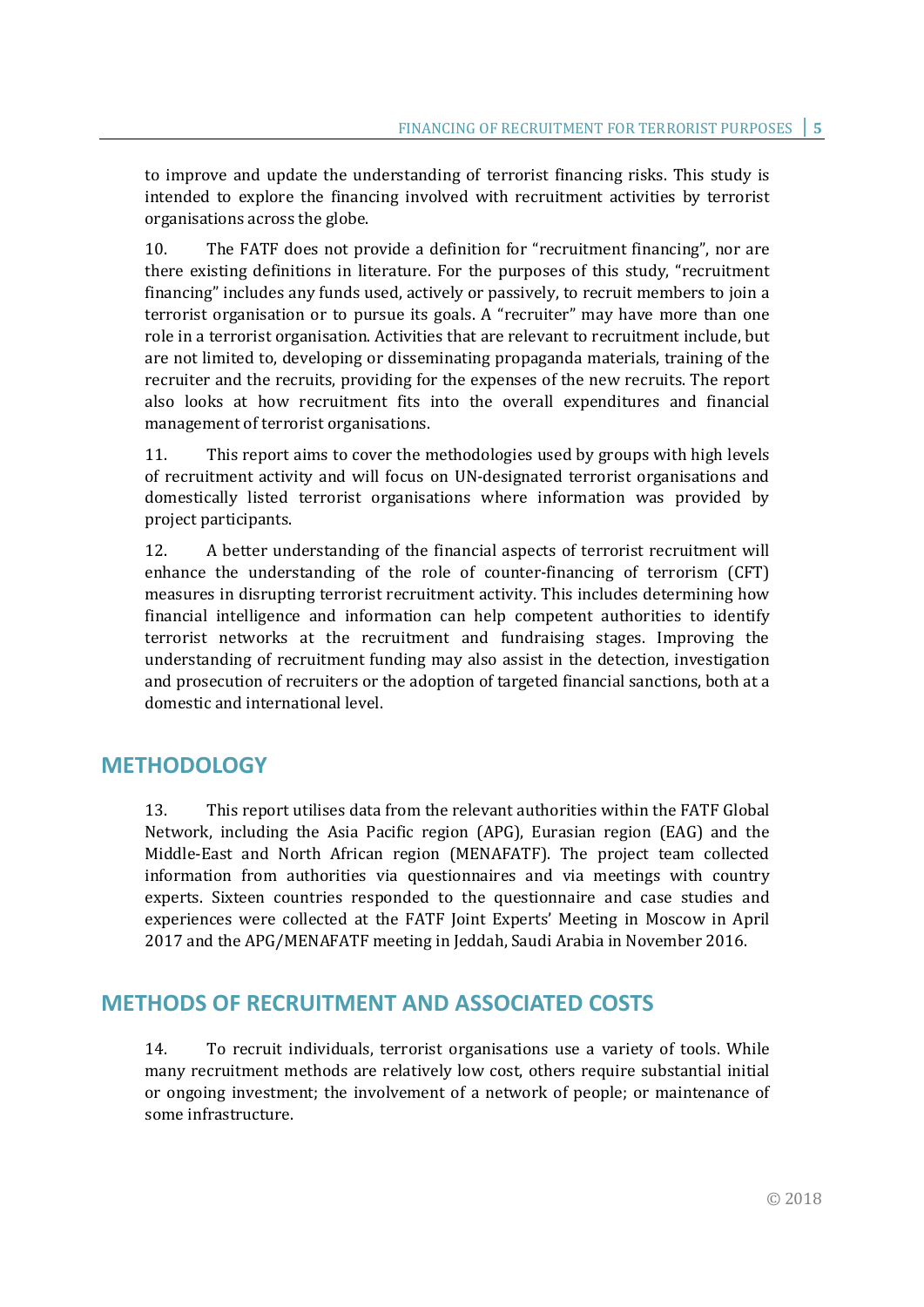#### **6 │** FINANCING OF RECRUITMENT FOR TERRORIST PURPOSES

15. The recruitment methods and techniques and their associated costs vary from region to region, and according to the social and political context. In the Eurasian region, recruitment often occurs through religious organisations and the majority of the members of terrorist organisations are recruited by organised recruitment networks which require financial support. In Europe, recruitment often occurs online, through social contacts in lower socio-economic urban areas, specific religious gatherings and in prisons. In Africa and in parts of the Middle East region, recruitment often occurs in areas where the terrorist organisation has territorial control or influence (Hansen, 2016). There are also cases where terrorist groups in Africa recruit militants from outside the territory of their control. $2^2$ 

#### **Active recruitment**

16. *Active recruitment* occurs when there is direct personal contact between the recruiter and the individual(s) that the recruiter aims to involve in the terrorist group.

17. Recruiters in organisations such as Euskadi Ta Askatasuna (ETA) target specific geographical areas or communities where they are likely to find sympathisers (Sullivan, 2015). Some terrorist organisations have specific needs in recruiting different types of individuals (ranging from militants and field commanders with combat experience to qualified civilian professionals, including engineers, doctors, IT specialists and financiers).

18. Active recruitment may not require a large amount of funding. One person with the sole responsibility of recruiting individuals to the organisation would need a source of funding for their living expenses and this support could come from a larger financing infrastructure. In some cases, the recruiter is funded to train in theology in foreign religious institutions. Setting up meeting places, developing and disseminating relevant literature and other materials and providing the basic conditions for the individuals' participation in the terrorist organisation (for example, fake identification documents or flight tickets) may also require funding. These expenses are generally minimal and are likely met by the recruiter. The recruiter may also solicit donations and fees from followers to meet these expenses.

#### **Passive Recruitment**

19. *Passive recruitment* occurs when terrorist organisations recruit individuals through indirect means, such as addressing groups of people through media

 $2^2$  The Boko Haram terrorist group in Nigeria, for example, recruits some of its members from the lower North Central states of the country, far away from the conflicts in the North East where they once held control. Similarly, they appear to recruit from countries within the regions of West and Central Africa, including Senegal, Mali, Mauritania, Niger, Chad and Cameroon.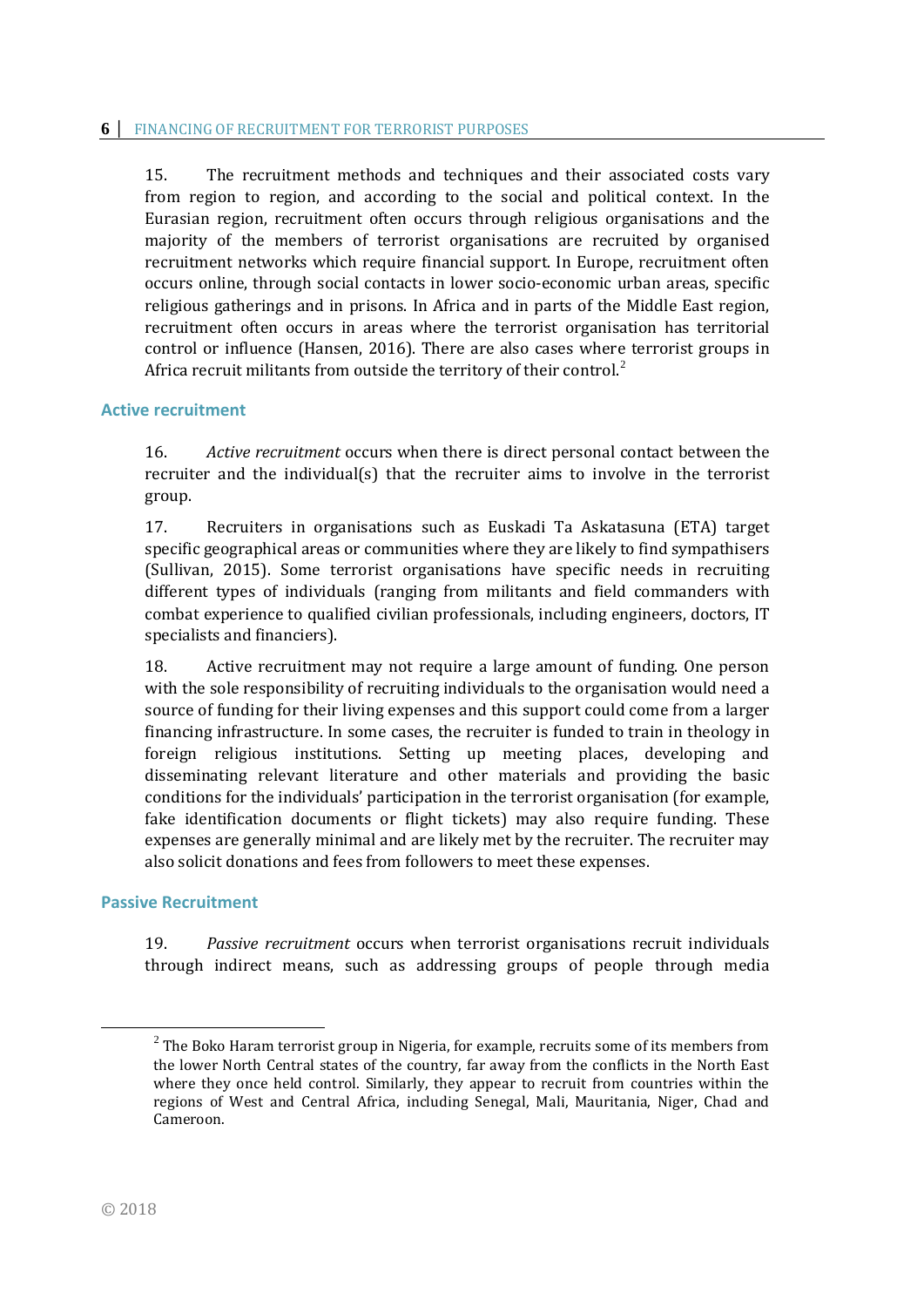campaigns and recruitment materials with the intention of recruiting them into the aims and activities of the terrorist organisation.

20. FATF's 2015 report on Emerging Terrorist Financing Risks noted the exploitation of social media for the purposes of terrorist recruitment and propaganda. The Internet and social networks have, in the past five years, become the most commonly used tools to recruit members and supporters for terrorist organisations and disseminate their ideology, or in other words, online recruitment materials (sometimes referred to as "propaganda" $3$ ). This applies to the recruitment of foreign terrorist fighters as well as for home-grown terrorist activities. It allows terrorists to spread their ideology at relatively low-cost and to identify like-minded supporters who are willing to join the terrorist organisation or provide financial or other material support.

21. While online communication tools now represent the biggest window for passive recruitment of potential terrorists, other traditional methods are also currently used such as printing leaflets or indoctrination materials, broadcasting specific programs and holding general meetings. One example of such a mix of traditional methods with more modern forms of communication is the ISIL-monthly magazine, Dabiq, available online since 2014 and based on Al Qaeda's Inspire magazine.

22. The infrastructure and material for passive recruitment has certain fixed costs that can require both regular financial support and expenditures. For instance, maintaining a digital magazine and keeping the IT teams updated may require a continuous funding stream.

23. Although the access and use of social networks and the creation of websites can be free of charge, some terrorist organisations create high-quality content, which may require the involvement of expertise and sophisticated equipment. Due to the scale and variety of forms of distribution of this content, it is likely that a number of bloggers and moderators are participating in the distribution of the material.

24. Recruitment activities on the Internet are often very closely linked to appeals for material support and other assistance to terrorists. Recruiters and individuals spreading terrorist ideology very often use the same resources not only for recruitment but also for collecting donations. Terrorist organisations are distributing their propaganda using password-protected websites and restricted access Internet chat groups, but also use these communication channels to exchange sensitive information such as bank accounts or the true purpose of purportedly charitable donations.

 $3$  Propaganda generally takes the form of multimedia communications providing ideological or practical instruction, explanations, justifications or promotion of terrorist activities. Propaganda via the Internet may also include the use of video footage of violent acts of terrorism or video games developed by terrorist organisations that simulate acts of terrorism and encourage the viewer to engage in role-play, by acting as a virtual terrorist. See "The use of the Internet for terrorist purposes" (UNODC, 2012).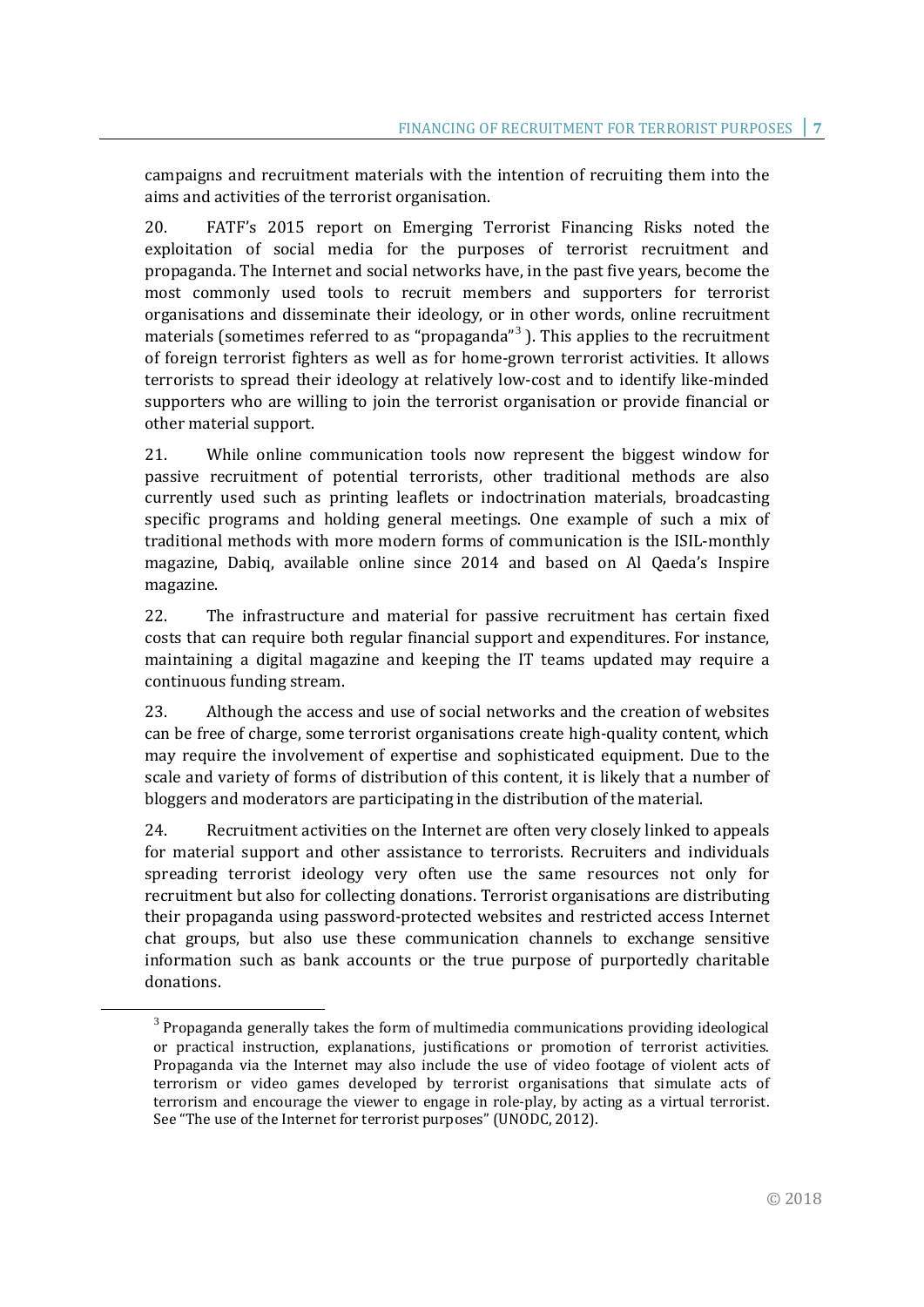# **SOURCES OF FUNDS FOR TERRORIST RECRUITERS**

25. The main sources of funding for terrorist recruiters are:

- **Support from terrorist organisations**
- **•** Donations (including the misuse of NPOs) and crowdfunding
- Proceeds of criminal activity

#### **Support from terrorist organisations**

26. In some cases, terrorist organisations are spending substantial amounts of money on recruiting new members and to support recruiters and recruitment networks. This support may be in the form of regular/one time payments for associated costs or personal upkeep. The recruiters or recruitment networks sponsored by terrorist organisations are not involved in terrorist acts directly and are instead focused on dissemination of terrorist ideology, recruitment of new members and facilitation of their activities. In most observed cases, terrorist organisations sponsored recruitment networks rather than individual recruiters.

27. Another form of support is the remuneration for provision of new recruits. In one case study (see below), the terrorist organisation paid the recruiter as much as USD 800 for each FTF he was able to recruit.

#### **Box 1. Case Study: Remunerations for recruits paid by a member of the terrorist organisation**

A joint FIU-law enforcement investigation revealed that 'person X', acting for the benefit of ISIL, arranged for the recruitment of Russian citizens and nationals of Central Asian countries.

Person X established a terrorist cell which was comprised of six nationals of the Central Asian countries.

The members of the cell recruited new members by luring them into informal worship/prayer rooms to join a religious organisation where extremist ideas were preached on a regular basis.

One of the new recruits confessed that the recruiters promised assistance that included:

- guaranteed assistance to accomplices in obtaining false passports for travel to Syria;
- collection of funds for travel;
- purchase of tickets;
- instructions regarding the travel route and information about contact points in foreign countries.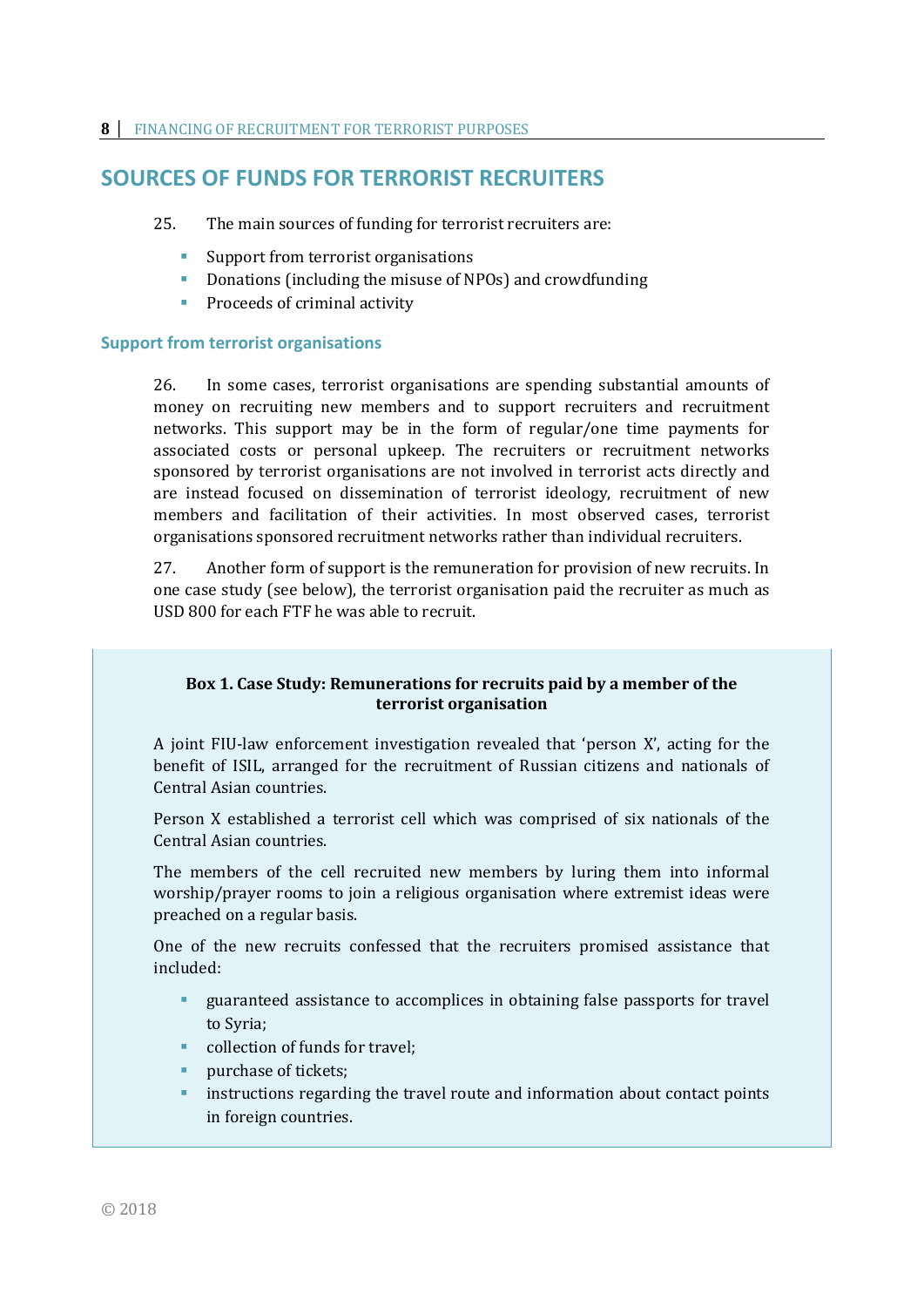Law enforcement agencies obtained documentary evidence that one of the recruits received a false passport. Person X also purchased the bus ticket for the recruit to travel from Moscow to Tbilisi city, Republic of Georgia, and provided phone numbers of the contact persons who would arrange for his further travel along the route to Syria.

The financial investigation established financial links between the terrorist cell members in Turkey and Russia. A national of one of the Central Asian countries who lived in Turkey wired over USD 8 000 between 2014 and 2016 to the terrorist cell members via a remitter. Further investigation revealed that these wire transfers were remunerations for recruits paid by a member of the terrorist organisation. The remuneration for each recruited was approximately USD 500-800. The money was sent as remittances without the opening of a bank account.

The members of this terrorist cell were detained, later on, in July 2016. The head of the religious organisation was also detained and charged with public justification of terrorism.

Source: Russian Federation

#### Box 2. **Case Study: Support from terrorist organisation to recruiters**

Between January 2010 and August 2011, Lawal Babafemi, a Nigerian Citizen, travelled twice from Nigeria to Yemen to meet and train with leaders of a designated foreign terrorist organisation, al-Qaeda in the Arabian Peninsula (AQAP). AQAP leaders trained Babafemi in the use of weapons, and taught him the importance of AQAP's English-language media operations to its mission of inspiring "lone-wolf" style attacks abroad in the name of AQAP. Babafemi travelled to Yemen to also receive money to recruit others to join AQAP's ranks.

Babafemi worked with AQAP's English-language media organisation to recruit Westerners to its terrorist mission, which includes the publication of the online Inspire Magazine, and worked closely with Samir Khan, the founder of Inspire and a U.S. citizen. He also wrote rap lyrics on behalf of the group, hoping to extend its appeal to young Westerners.

Under the direction of the now-deceased senior AQAP leader Anwar al-Aulaqi, AQAP provided Babafemi with the equivalent of almost USD 9 000 in cash to recruit other English-speakers from Nigeria to join the terrorist organisation. Babafemi attempted to recruit other Nigerians to join AQAP, but was arrested before he could complete that mission and conduct further activities on behalf of the organisation.

Source: United States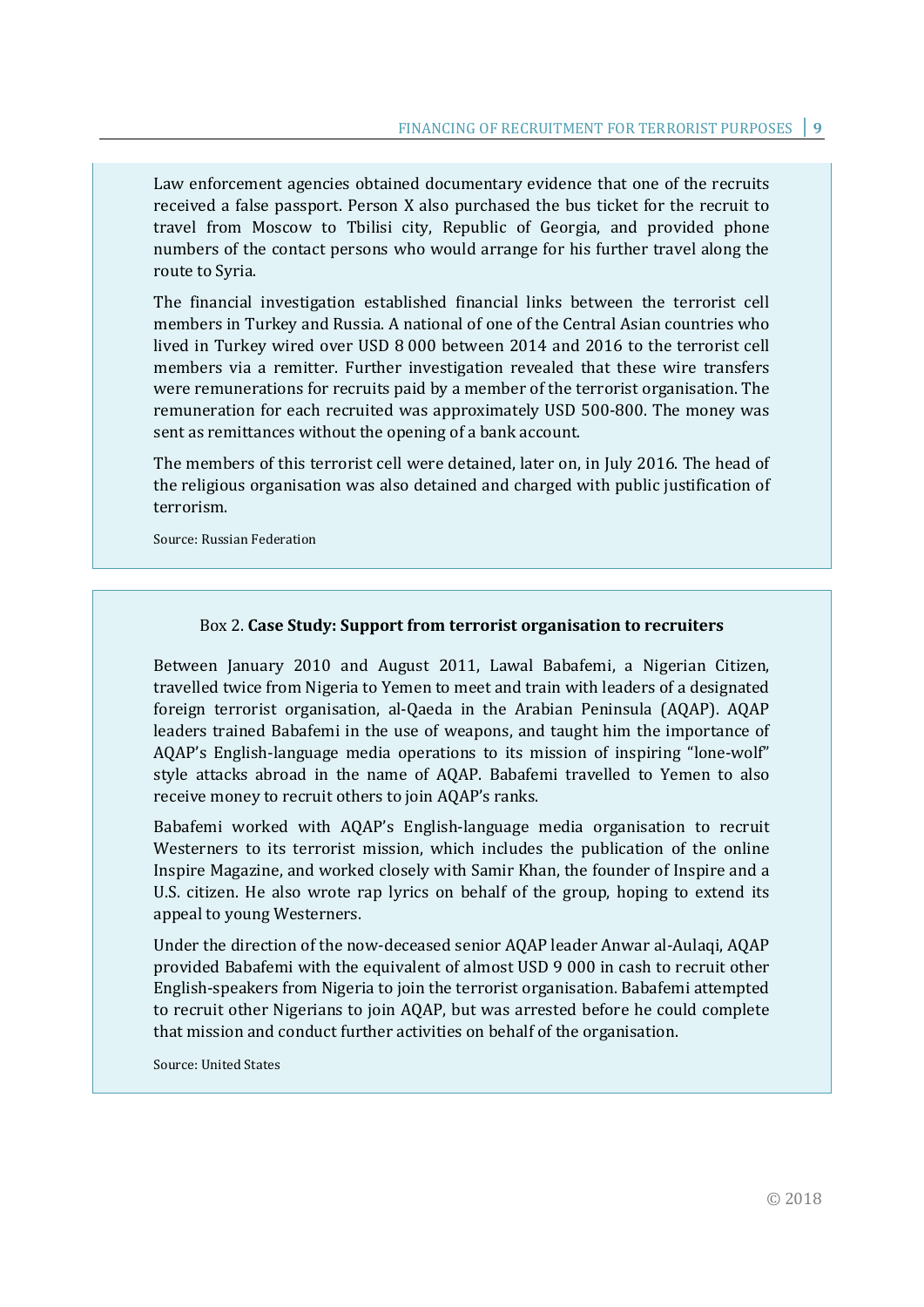#### **Outside donations as a means to raise funds by terrorist recruiters**

28. Small donations or self-funding is a common source of funds particularly for the recruitment of FTFs and lone actors by religiously-motivated terrorist groups. These transactions are difficult to detect (see the case study from Australia below).

29. Modern technologies, particularly social media, are being used not only to reach sympathisers but also to attract donors. As noted earlier, recruitment activities on the Internet are often very closely linked to appeals for financial assistance to terrorists. The ease with which funds can be transferred and the ability to donate relatively small amounts can empower donors and assist the terrorist organisation in efficiently generating funds and grow its ideological support base. In addition, the involvement of individuals in the financing of terrorist activities increases their risk of later becoming recruited by these organisations to participate in their violent activities.

30. Crowd-funding and crowd-lending are legitimate tools created for the purpose of raising funds over internet. They allow different people to get in touch either directly or through third parties by using instant messaging platforms. Terrorist organisations may abuse these platforms for terrorist financing, including to help finance the travel of foreign terrorist fighters.

31. The line between donations and extortion may be blurred depending on the circumstances. The ETA (Spain), for example, operated in a series of bars and restaurants within its geographical area of influence, where customers were almost compelled to provide small contributions. Many other terrorist organisations use similar techniques, including the Kurdistan Workers' Party (PKK) and ISIL. These groups target religious centres, parlours, restaurants or shops specialising in goods consumed by communities that may be particularly vulnerable to exploitation, where they would combine fundraising and recruitment activities.

#### Box 3. **Case study: Self-financing/donations to establish a pro-ISIS group**

In March/April 2016, the Singapore authorities arrested a group of self-radicalised Bangladeshi nationals, who were working in Singapore, for their involvement in a pro-ISIS group.

The leader of the group first began to radicalise and recruit other Bangladeshi nationals to support ISIS in January 2016. Membership in the group grew, and the members decided to form a clandestine group named "Islamic State in Bangladesh". They aimed to overthrow the Bangladeshi government through an armed struggle, and establish an Islamic caliphate in Bangladesh with a view to eventually join up with ISIS.

The leader of the group solicited donations from its members during their meetings in order to raise funds for their campaign. The Singaporean authorities arrested members of the group before they could recruit more members. At the time the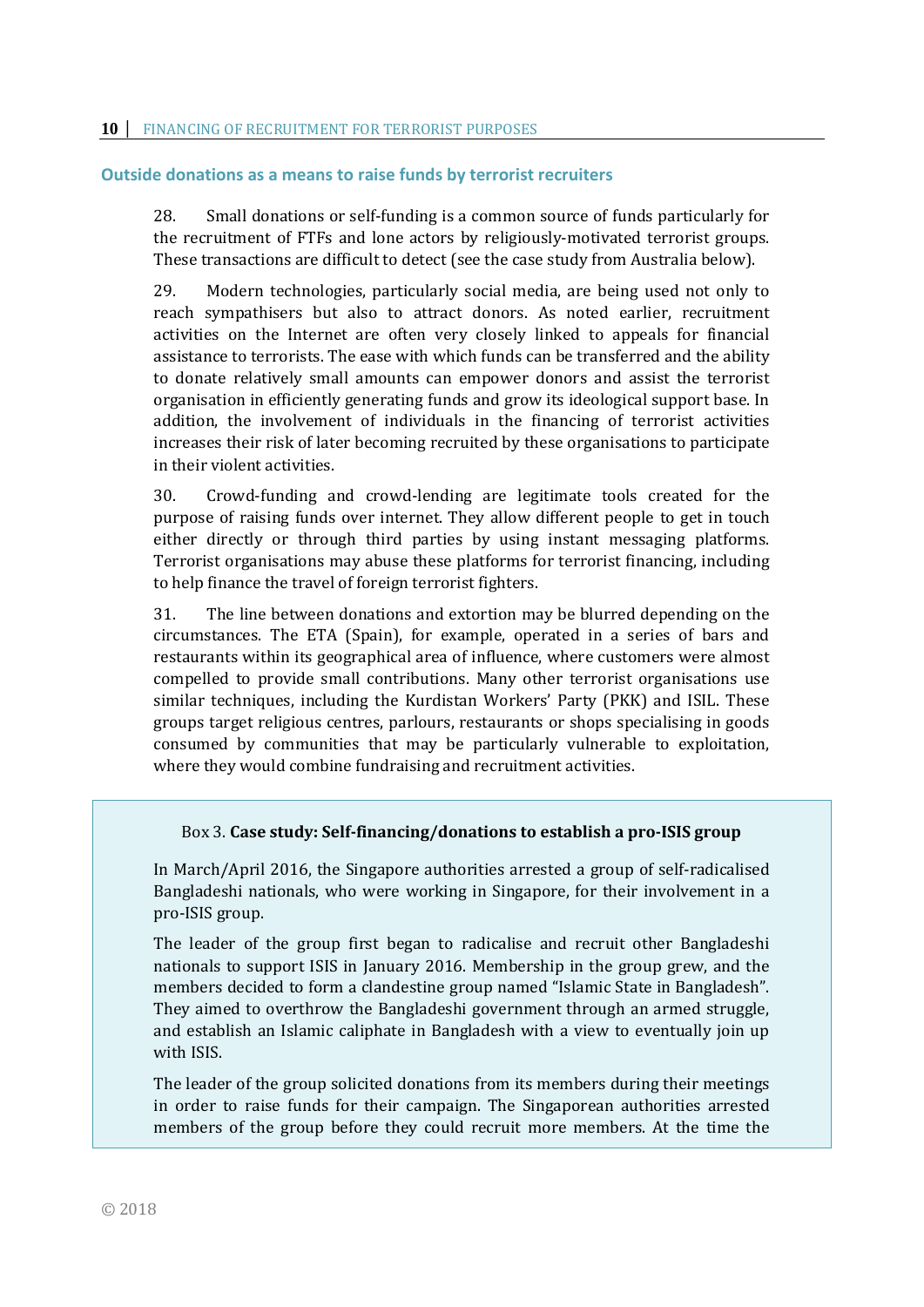group was disrupted it had at least eight members and had raised SGD 1 360. The funds were contributions made out of their salaries. While the amount involved is not large, it is significant relative to what their salaries were. There was no indication that they had received financial assistance from any ISIS-related organisations or supporters.

In May 2016, six Bangladeshi nationals were charged and subsequently convicted for terrorism financing offences. The funds raised were forfeited to the State.

Source: Singapore

#### Box 4. **Case study: Use of an individual's own savings to support recruitment**

In 2016, two individuals were arrested on charges of being the main leaders of a cell operating in the North of Spain whose aim was to recruit and facilitate the travel of FTFs to Syria in order to join ISIL.

One of the two individuals was responsible for approaching and indoctrinating potential terrorists that would subsequently fight in Syria. The second person was in charge of logistics: he maintained Internet fora, bought phone cards and cell phones, and rendered locations secure to hold meetings or would buy bus tickets and book hotel rooms.

One of them was unemployed and the other had a temporary job. While these two individuals had a criminal history of violent crimes and drug trafficking, the investigators found out that they were investing their own savings and the unemployment benefits received by one of them in order to carry out their activities. Not all the money was directly used by them. They would send little amounts of money, varying from EUR 50 to EUR 150 through Payment Services Companies, to other individuals located across Europe with the aim of supporting recruitment of new followers for their cause in other foreign countries.

Source: Spain

#### **Misuse of NPOs**

32. Previous work undertaken by FATF indicates that not all NPOs are a highrisk for TF. Some NPO-funded programmes or facilities can sometimes be abused to support terrorist organisations, including facilitating recruitment. One-fourth of the cases analysed under *FATF's Risk of Terrorist Abuse in Non-Profit Organisation* report (2014) relate to the abuse of the NPO sector to support recruitment by terrorist organisations (for good examples, see case study 78 and case study 80 of that report). In addition to being a source of funds for terrorist organisations, some NPOs can be misused to provide justification for the movement of funds to terrorist organisations in conflict areas.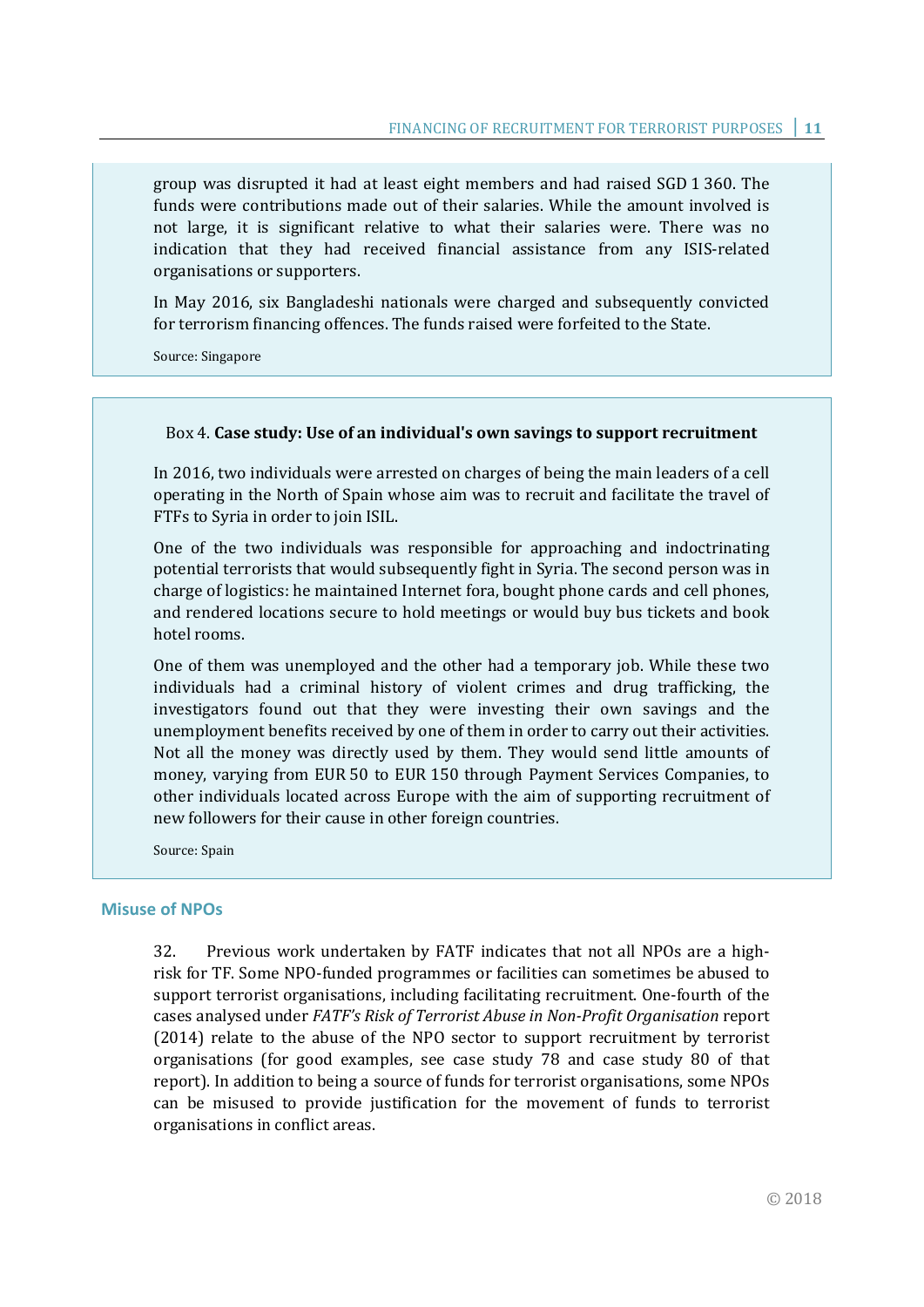#### 12 **| FINANCING OF RECRUITMENT FOR TERRORIST PURPOSES**

- 33. The case studies suggest that NPO facilities were used to:
	- recruit and train individuals to engage in acts of terror.
	- **PED FIGURE 2** provide a meeting place for terrorist entities.
	- publish materials, online or otherwise, supporting terrorism or terrorist entities.

34. Many NPOs engage in expressive activities that may be perceived as "extremist" but do not call for violence. These activities, which exercise rights of expression, association and assembly that are protected under international human rights law, should not be equated with terrorist recruitment.

#### Box 5. **Case study: Misuse of Donations**

In 2013 a group of terrorists stopped two police buses and killed 24 police officers in Egypt. The attackers were members of a small cell (which later broadcasted allegiance to ISIL in return for receiving funding from them). The Egyptian authorities arrested the involved terrorists. Afterwards, the investigations revealed that a member of this cell operated a fake charity in a small town to raise funds by misusing the name of a well-known charitable organisation that is active across the country. He also financed another terrorist (the recruiter) to prepare an ideological program to indoctrinate the members of the cell, and to prepare all the relevant publications needed to spread their ideology.

Source: Egypt

#### Box 6. **Use of social media companies and NPOs for recruitment and fundraising for terrorist purposes**

While living abroad in Syria, 'Person A', a proponent of religious extremism in the North Caucasus region, maintained contact with international terrorist and extremist organisations and was included on an international wanted list. He arranged for the large-scale collection of funds via the Internet that were sent to Syria to finance illegal armed groups.

Person A created a group whose members were involved in establishing schemes and channels of transportation of young recruits travelling to Syria to join illegal armed groups. The group launched a social media campaign and raised funds by creating a NGO with the purported purpose of supporting Syrian refugees, building mosques and other humanitarian tasks. Person A also oversaw the operation of several unregistered religious institutions in the North Caucasus region, where extremist and terrorist ideas were actively promulgated.

Person A created a recruitment and facilitation group with a robust organisational structure with distinct division of responsibilities, which included registration of multiple payment instruments (E-wallets, bank cards, mobile phones) and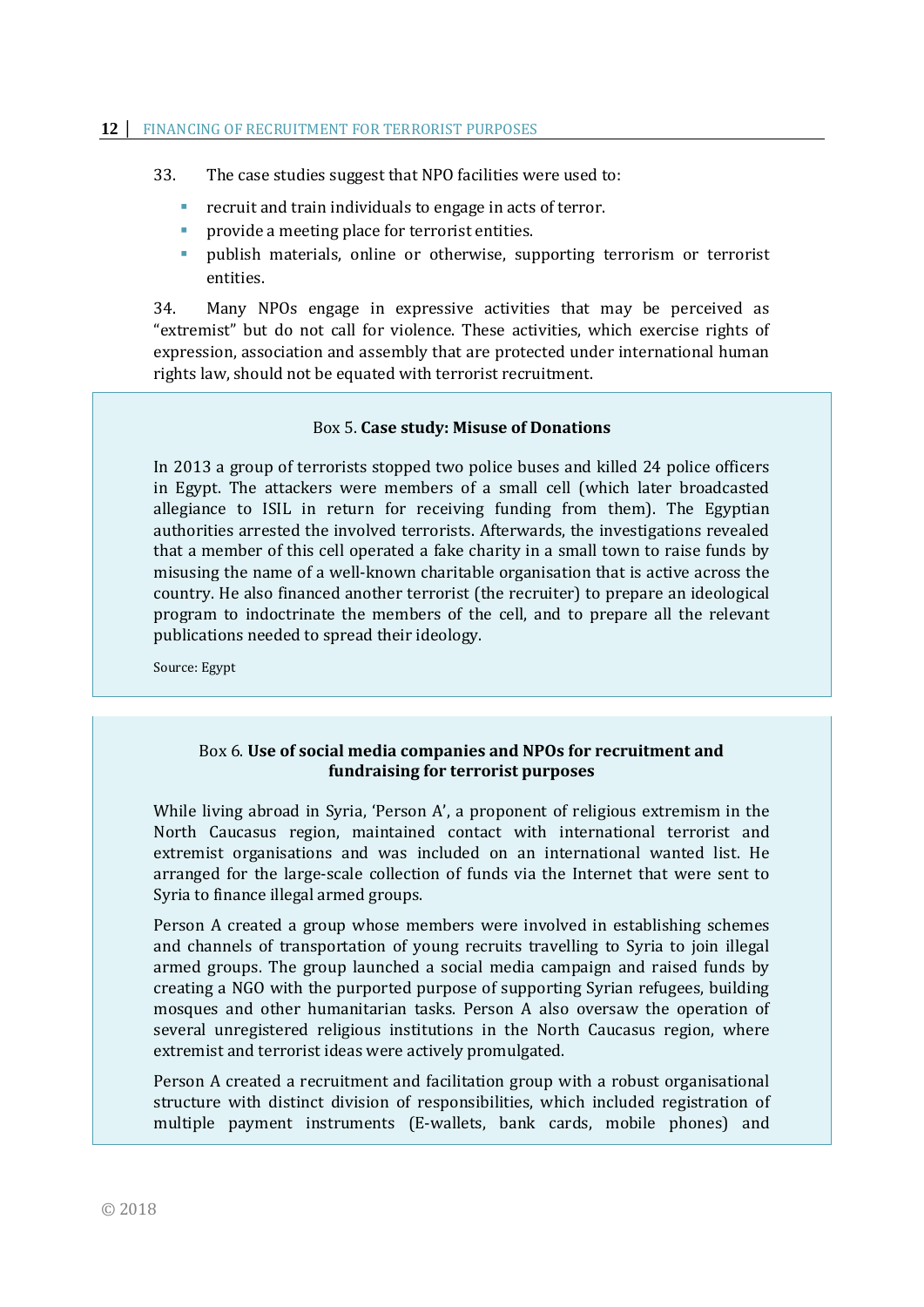management of the collected funds as well as posting various fundraising announcements for collecting funds for their activities in Syria.

In 2014, based on the evidence collected jointly by the law enforcement agencies and the FIU, a court issued an order to suspend transactions related to the key individuals of this group. Over 200 E-wallets, bank cards, mobile phone accounts and foreign bank accounts were frozen. Criminal cases were instituted against the persons concerned for financing of terrorist activities and for recruiting other persons into terrorist activity.

Source: Russian Federation

#### Box 7. **Case study: Recruitment of FTFs through an illegitimate NPO**

Authorities became aware that a preacher of extremist views had been previously detained for his involvement in the Afghan war. Once this individual was released, he travelled to Spain and established a NPO which he claimed would help Afghan community members who suffered from the foreign occupation of Afghanistan. An investigation into his recruitment activities started in 2013. The individual capitalised on his community reputation and his role as a preacher at a mosque to recruit would-be suicide bombers/fighters.

The organisation consisted of 15 individuals. Each one had a special task, including recruitment, facilitation and liaison that would offer a secure cover story to raise funds or arrange meetings.

Funds were basically procured from donations of followers who were convinced that their money would help defend the oppression against the religious community in the conflict zones and those lands illegitimately occupied. The leader of the organisation sold books written by him at a high price, which included a donation. He organised conferences for followers which were usually held at religious centres. With the proceeds of these activities, the organisation would hold other secret meetings with radical supporters spotted in previous meetings. Houses and tea shops were rented only for supporters. The organisation used money at all stages of the recruitment phase, for example to buy phone cards in order to get in touch with the most radical followers, for transport to the meeting venues or to give to the family members of the poorest followers, in order to show brotherhood, or even to buy flight tickets for them to travel to conflict zones. Each and every one of these activities was headed by a cell member. A treasurer would distribute the money according to the needs and guidelines stated by the chief of the group.

Source: Spain

Box 8. **Case study: Potential misuse of an NPO to engage in recruitment**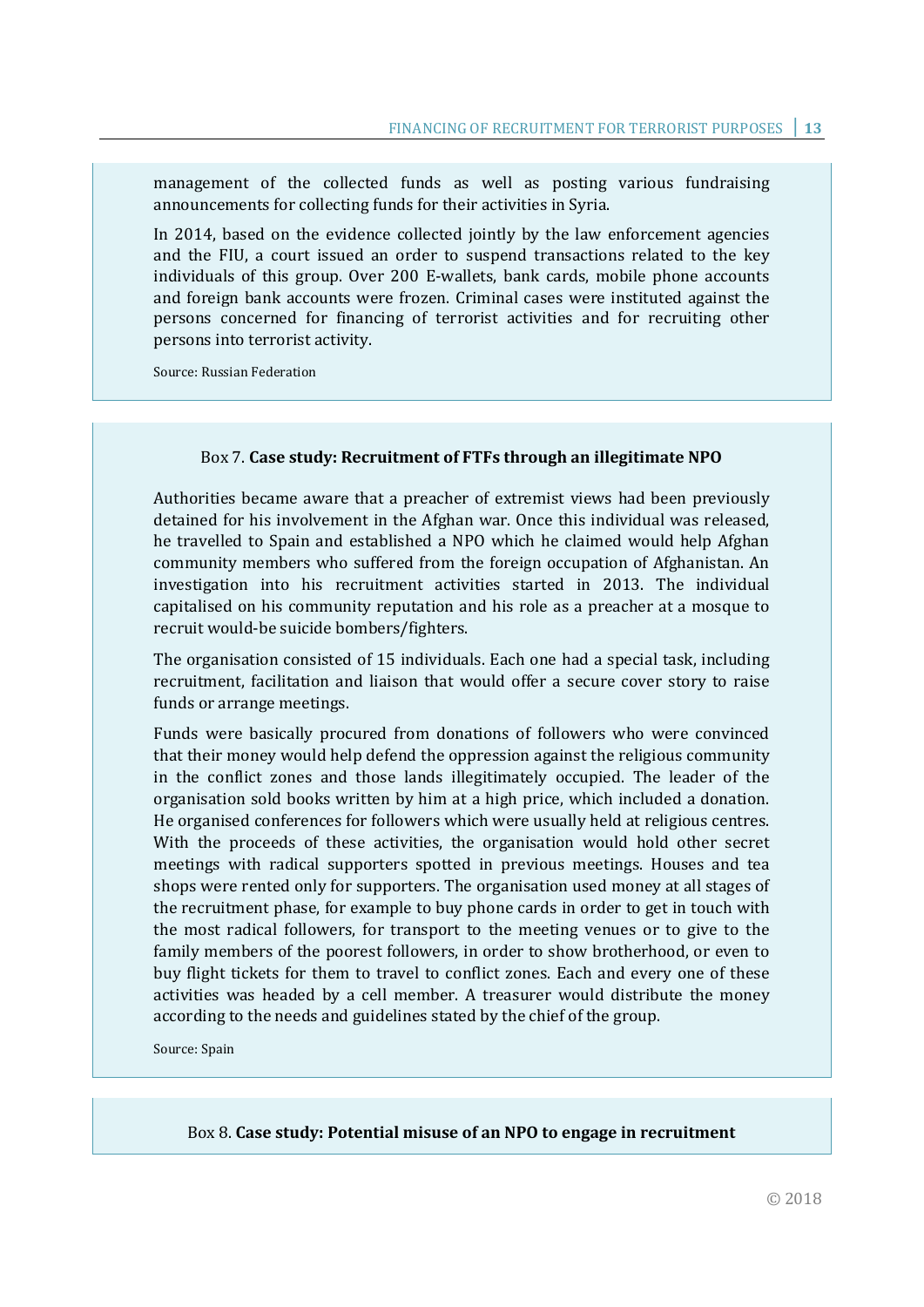#### **activities and misuse of donations**

A French NPO had the official aim of teaching the practice of religion. The NPO piloted a project aiming to acquire a new facility, to convert into a cultural centre at the cost of EUR 1.5 million. Voluntary contributions from followers and corporate donors provided the funding.

French authorities are still conducting their financial investigations and there has been no formal evidence of the use of funds for recruiting purposes. However, the religious leader behind the project has a lengthy criminal history and is known for his close links with a religious fundamentalist movement. As a religious leader, he is suspected of having significantly influenced the recruitment and departure of several young people to the Syrian-Iraqi zone. Further intelligence, which could not be revealed for the purposes of this report, suggests links between the founder/s and activities to recruit individuals to join terrorist organisations.

Financial flows on the NPO's bank accounts have revealed that the religious leader used the NPO's funds to pay his lawyer's fees (he is currently under house arrest) and organised crowd-funding operations dedicated to support his personal defence.

Source: France

#### Box 9. **Case study: Case of potential recruitment to a terrorist organisation**

#### Key judgements

Person is likely using his position as a religious leader and founder of religious charities to promote an extremist interpretation of a religion in Australia, and is possibly encouraging Australia-based entities to travel to Syria and Iraq to fight for ISIL.

Person A came to AUSTRAC's attention due to adverse media attention. Person A appears in multiple media articles due to his position as a self-proclaimed religious leader who preaches extremist ideology in Australia.

Extrinsic data holdings link Person A to persons that are considered a national security risk, including persons that have travelled to Syria and Iraq to join ISIL. Further intelligence, which could not be revealed for the purposes of this report, suggests links between Person A and activities to recruit individuals to join terrorist organisations.

Extrinsic data holdings and open source link person A to a known Australia-based extremist person B. Persons A and B belong to the same prayer group. They are cofounders of an unregistered charity, Charity A, which is focused on servicing a particular religious community.

Charity A's Facebook page also linked the charity to another unregistered religious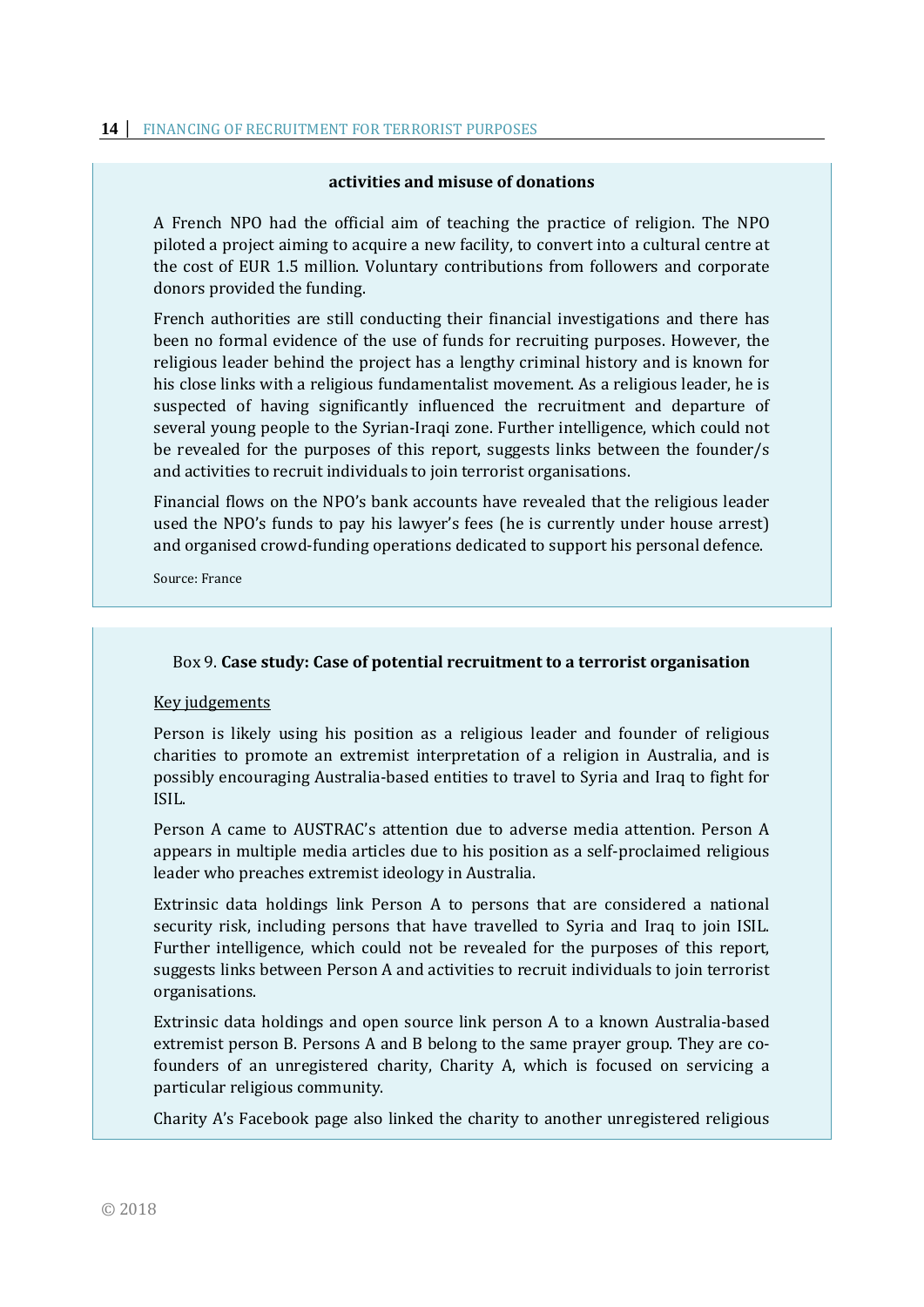charity, Charity B.

Due to the manner in which Charity A and B were collecting donations, primarily through domestic transfers and credit card payments, AUSTRAC has no visibility of the transactions. Given the high-risk individuals involved in these charities, and the limited regulatory oversight, AUSTRAC assessed it was possible that the charities used some of the funds collected for non-charitable causes – including promoting extremism, and supporting events where extremist ideologies are preached and where the risk of terrorist financing is higher.

Charity A and B appear to be conducting legitimate transactions supporting a religious community in Australia. The financial support they provide to the community may endear them to the marginalised members of this community, possibly sowing the seeds for radicalisation.

There are limited reportable transactions of the persons and charities. It is possible the persons are using alternate methods of banking to avoid scrutiny of their financial activities. This could include cash transactions below the reportable requirement, using cash couriers to move funds domestically and internationally, the use of identify fraud or using family members.

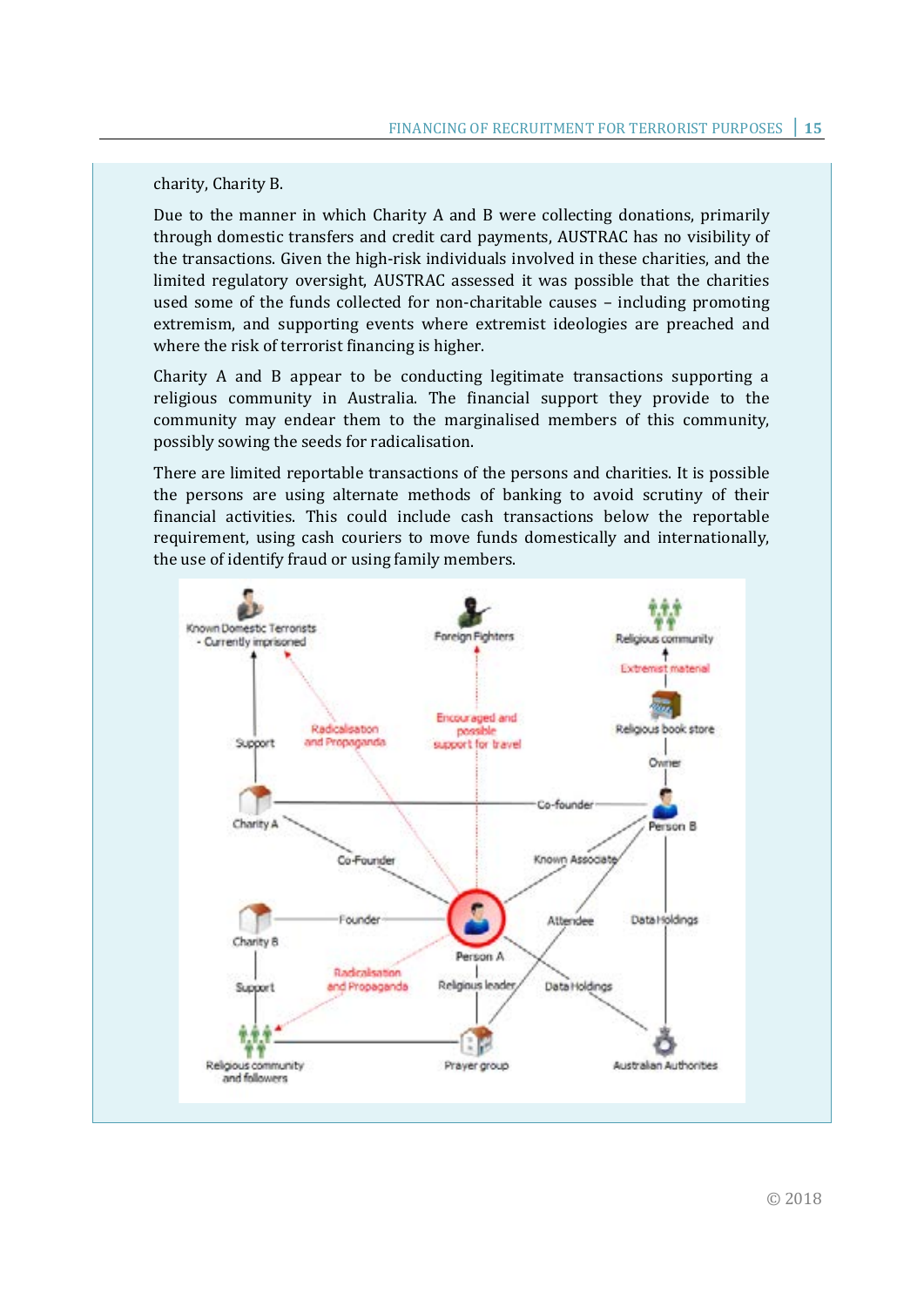Figure 1: Network Diagram of Case of Possible Radicalisation and Propaganda

Source: Australia

#### **Criminal activity**

35. In the last few years there has been a global increase in the arrest of lone actors and FTFs who have previous criminal records. Recruitment and dissemination of terrorist ideology in prisons and correctional centres is becoming increasingly widespread, especially in the Eurasian region. Some of the case studies below reveal, recruitment financing, and terrorist financing more broadly, with links to criminal funds. As terrorist organisations recruit more individuals with past criminal activity, they may turn to criminal acts to fund their training and support further recruitment activities, or finance terrorism more broadly.

#### Box 10. **Case study – Recruitment and logistical network funded through robberies and petty crime**

In April 2016, the Brussels court of appeal sentenced Person C to 15 years' imprisonment. Person C was considered to be the leader of a vast Belgium-based recruitment network.

This investigation and trial highlight Person C's role as both a recruiter and facilitator (including the importance of his logistical network with regard to the departure of aspiring terrorists to conflict zones). This network assisted in sending almost 60 people to Syria between 2012 and 2014. Among the people his network recruited were the organisers of attacks in Paris and Brussels.

Person C was often referred to as the "biggest recruiter of candidates for Syrian jihad ever known in Belgium". He was implicated in several major contemporary terrorist investigations (the Paris and Brussels attacks, as well as the 2015 plot in Verviers), notably relied on young recruits he instructed to commit robberies and petty crimes, arguing that the Koran permitted stealing from infidels.

Proceeds of crimes were then used to "motivate" potential FTF candidates and cover the travel expenses of those departing for Syria (or Somalia in the past) as well as to support fighters while in combat zones. For his generosity, Person C was known as "Santa Claus" within the Belgian network.

Source: Belgium

#### Box 11. **Case study: Drug trafficking and terrorist recruitment activities**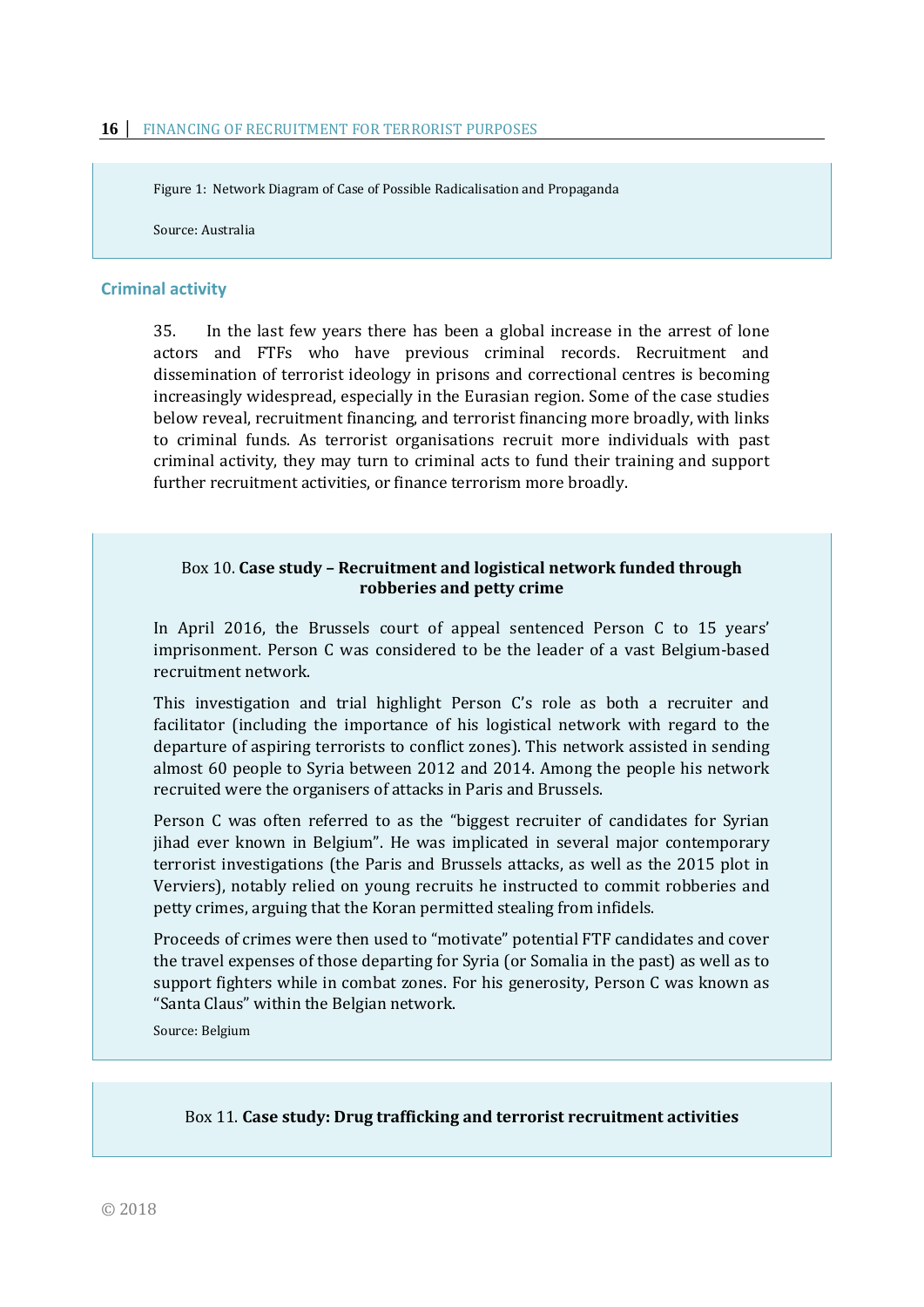Several individuals were arrested on charges of terrorist indoctrinating activities in the autonomous regions of Ceuta and Melilla in 2015.

A large number of these individuals had criminal records in relation to drug trafficking. At the time of their arrest, materials related to ISIL recruitment activities and to their criminal activities, as well as arms and drugs were seized.

Almost all the arrested individuals were then unemployed and had no legal sources of income. Nevertheless, they kept high living standards, including cars and houses. They organised meetings where they would watch violent-extremist videos and would set up personal defence and physical training sessions. The proceeds of their illegal petty crimes financed all of these activities.

Source: Spain

#### Box 12. **Case study: Recruitment of first wave of Belgian FTFs**

In 2010, Person A founded Organisation X, an informal Antwerp-based network responsible for the recruitment of the first wave of Belgian FTFs in 2012 and 2013.

Organisation X was dissolved in September 2012. Two years later, in September 2014, the judicial process against 45 members of Organisation X started, only seven of whom were present in court. The core members were sentenced to up to 12 years' imprisonment and a fine of EUR 30 000 in January 2016.

All others were judged, in absentia, during February 2015. A large number of the accused had already departed to fight in Syria.

Its leader, Person A, was also convicted for drug trafficking in 2008 and 2014. He was involved in the import of over 5 tons of cannabis from Morocco.

The Belgian FIU received SARs on large cash deposits on the account of Person A. The origin of the cash was unclear but Person A's involvement in narcotics trade led to suspicions that he was using the benefits from the drug trade to fund part of the activities of Organisation X.

Source: Belgium

#### Box 13. **Case Study: Use of legal and illegal sources of income to finance recruitment and produce and disseminate recruitment materials**

Between 2013 and 2014, a Syrian national, who legally resided in Russia since 2007, arranged for activities of the terrorist organisation Hizbut-Tahrir al-Islami. He attempted to recruit new members to the organisation and also tried to distribute propaganda leaflets promulgating the ideas and goals of Hizbut-Tahrir al-Islami.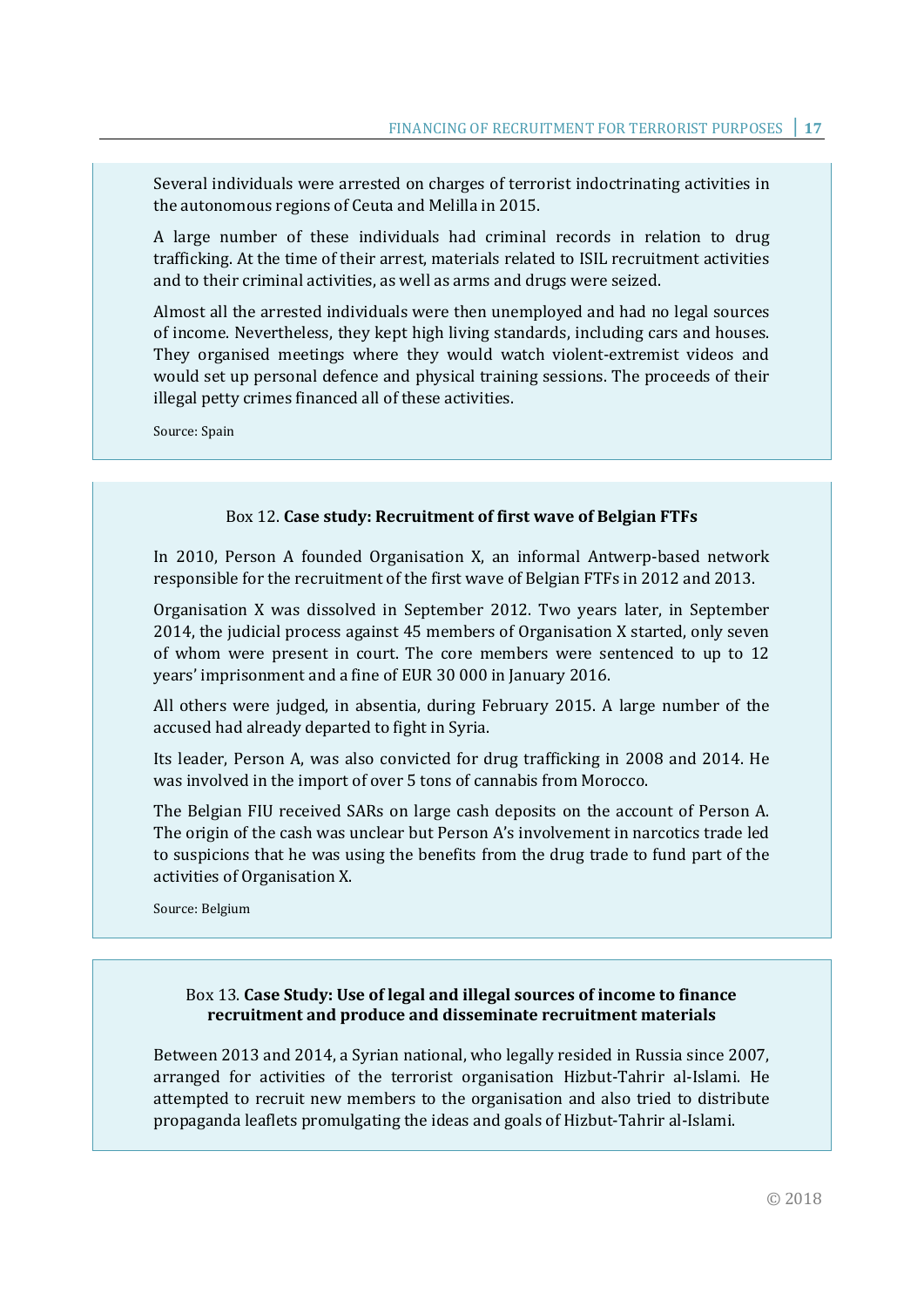Investigations revealed that he was the founder and manager of a small café and that he used an area of his café as the unregistered place of worship for meeting with like-minded persons and to spread his ideas.

A joint FIU-law enforcement investigation revealed that he funded his activities (i.e. printing prohibited propaganda materials and maintaining the premises) with legitimate income generated by his business as well as illegal proceeds obtained as a result of several fraud schemes, misappropriation of assets and extortion.

This person was detained and convicted for fraud offences as well as for the establishment of and participation in the activities of the terrorist group.

Source: Russian Federation

# **USE OF FUNDS FOR ACTIVITIES RELATED TO TERRORIST RECRUITMENT**

36. Authorities have noted that recruitment financing includes the following items of expenditure:

- **Personal expenses of the recruiter or recruitment network.**
- Costs of facilitating initial steps in the participation of a terrorist group (e.g. transportation, accommodation and fake identification costs).
- Direct payments to recruits, hiring mercenaries and employing civilian experts.
- **Production or reproduction of recruitment material (e.g. costs developing** and distributing online content, productions of books/magazines/leaflets).
- Renting premises to organise meetings or unregistered religious organisations.

37. The costs detailed below may form part of the general expenses of the terrorist organisation (i.e. facilitating travel of FTFs, salaries), but are included here as the recruitment of the individual to the terrorist organisation is reliant on these finances. In some of these situations, particularly in relation to FTFs, recruitment and facilitation go hand-in-hand.

#### **Personal needs and upkeep of recruitment networks and individual recruiters**

38. A terrorist recruitment cell has more expenses than a single recruiter, and usually cannot just rely on self-financing. Some investigations revealed that organised recruitment networks vary in size, from a handful of people to over 20 members.

39. Recruitment networks and individual recruiters sometimes need to establish some basic infrastructure to recruit individuals. This may include rent of real estate and transport vehicles, organisation of meetings and activities of unregistered religious organisations or places of worship etc.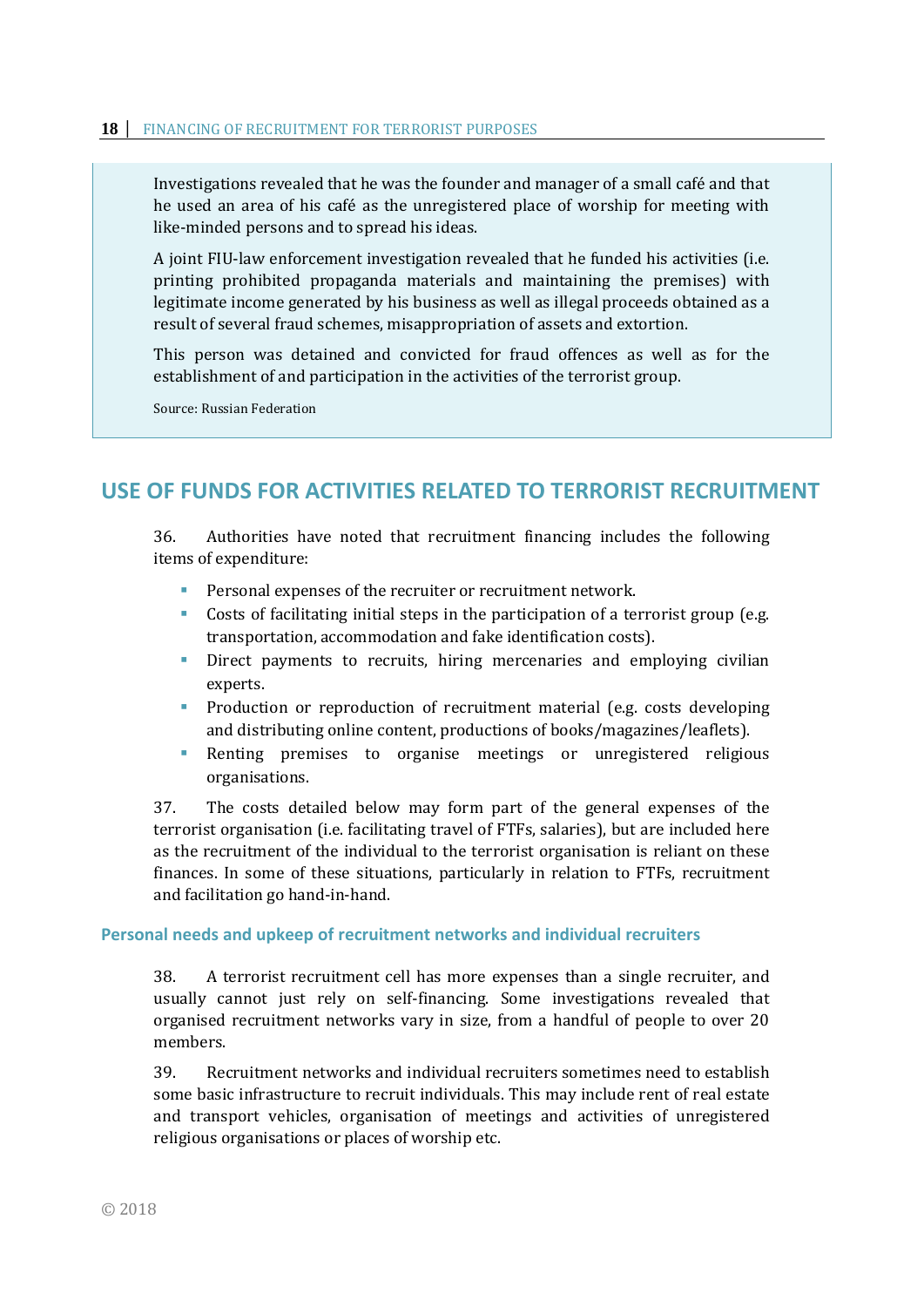40. During the recruitment process, recruiters, brokers or facilitators require the support of other individuals to pay for their food, living, clothing and health care or legal expenses. The funds usually come from self-funding and donations directly by individuals or through NPOs.

41. For example, see 'Case Study: Remunerations for recruits paid by a member of the terrorist organisation' from France for an example of a potential recruiter using NPO funds to meet his legal expenses and 'Case study: Recruitment of FTFs through an illegitimate NPO' from Spain for an example of the sorts of expenses paid for maintenance of a recruitment network including payments for phone cards, transport and meeting venues.

#### **Production and dissemination of recruitment materials**

42. Traditionally, terrorist groups have used printed materials such as books, magazines, manuals and pamphlets to spread their ideology. The amount of money required to create this type of propaganda varies depending on the sophistication of the material and the publication. For example, printing good-quality leaflets could cost between EUR 1 000 to 6 000 (including the costs of good quality paper and a printer). However, printing amateur leaflets and brochures would cost a lot less. However, groups that are posting professional online content are likely to be investing more resources including on digital editing programs, computers, professional camera equipment, internet infrastructures such as servers. Since 2000, terrorist groups have reportedly been using video game technology in their recruitment (and training) efforts which is likely to require some expertise and funding ('Jihad Growing Up' and 'Americans' Hell). (Vargas, 2006)

43. All in all, the amount of money invested in developing recruitment material is likely insignificant in relation to a terrorist organisation's other costs. However, the organisational effort that lies behind sophisticated recruitment materials (which for example are produced in five different languages) is likely significant, with considerable financial implications.

44. In response to government initiatives to block sites with terrorist materials (e.g. IRU-Europol Internet Referral Unit), terrorist organisations may seek to develop complex systems or hire professionals to help disseminate the recruitment materials. Some of the case studies below illustrate the costs associated with disseminating recruitment materials in print and online.

#### Box 14. **Case study: Funding to develop terrorist recruitment materials**

In 2014, several individuals were arrested in Spain on charges of involvement in a recruitment and propaganda scheme for a terrorist organisation.

The organisation was exploiting a fast-food restaurant chain to raise funds for the terrorist organisation. The proceeds obtained at the restaurants would later be used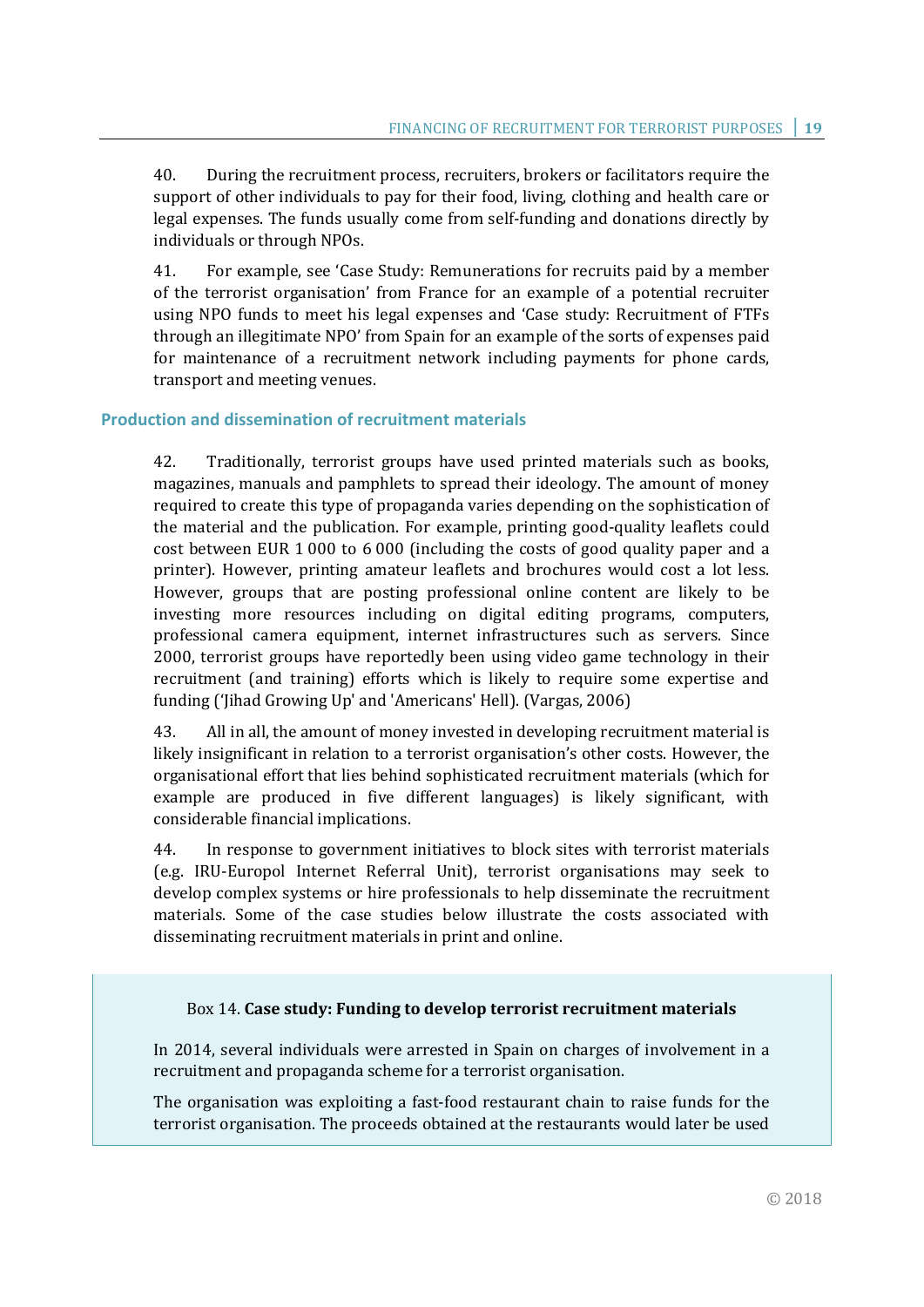to print leaflets, books, make flags and record videos, which they distributed among the followers that went to the restaurants. The organisation did not disseminate the material in Spain, but kept contacts with related groups abroad which guaranteed full dissemination of the propaganda.

A high number of like-minded individuals paid for the material received but in further stages of the recruitment, the leaders of the organisation would distribute the terrorist material for free as a way to spread their ideology.

During the arrests, officers seized several printers used to reproduce propaganda materials in the back room of the restaurants.

Source: Spain

#### Box 15. **Case study: The use of funds for disseminating recruitment material**

A bank's STR information indicated that a governor of a Non-Profit Organisation (NPO in the form of a Foundation) used his private bank account to deposit large amounts of cash. A part of these deposits, more than EUR 1 500, was transferred to a domestic company account of an IT support provider that hosts Internet sites. The IT company also rents out server space. Other funds were transferred from the private account via an international bank payment to a publishing and printing company in another EU member state to order publications.

Investigations around the account holder and the foundation showed that there was a strong affiliation with an EU-listed terrorist organisation. This terrorist organisation has a strong presence online and also publishes printed media to promote the standpoints of the organisation.

Source: Netherlands

#### Box 16. **Case study: Use of Bitcoin to pay for webhosting**

Open source research identified an ISIL propaganda website used to solicit donations via bitcoin. Research into the bitcoin addresses identified five donations to the bitcoin addresses. The beneficiaries, in turn, made 12 payments for technical services or website hosting, including to the company that hosted the ISIL propaganda website. Bitcoin technology prevented the identification of the owner of the bitcoin addresses.

Source: Egmont ISIL Phase II project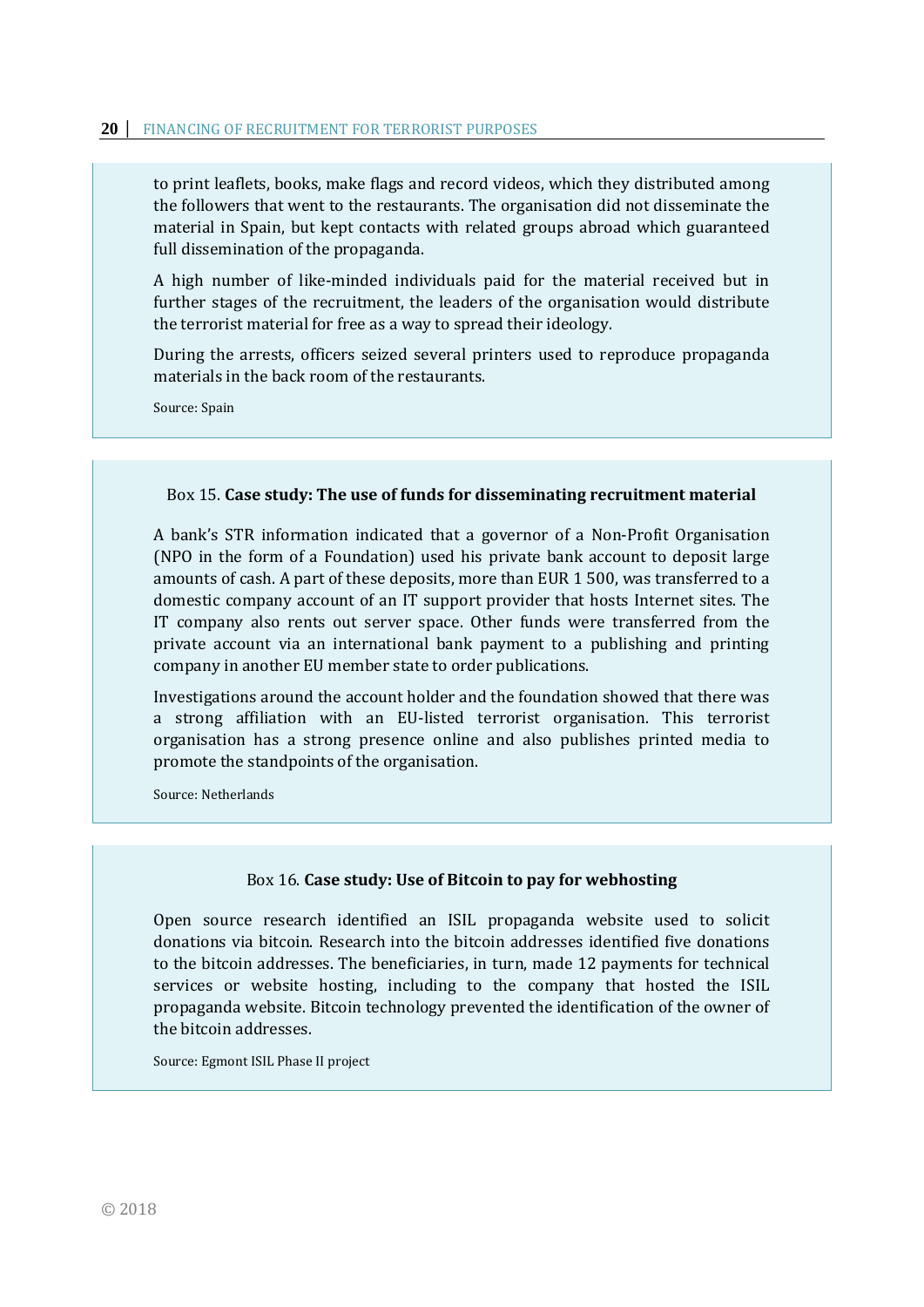#### **Paying for goods and services to facilitate FTFs and terrorist cells**

45. To ensure their survival, it is important for terrorist organisations not only to form recruitment networks and motivate recruits to participate, but also to remove barriers to participation. Advanced terrorist organisations (e.g. ISIL, Al-Qaida) and their recruitment networks therefore spend resources to facilitate new recruits, FTFs and terrorist cells around the globe.

46. One of the tactics that terrorist organisations use to convince followers to join the armed fight is the commitment to assist them throughout their travel. For instance, in the case of FTF, facilitating the process of recruitment, buying their tickets, a fake passport, providing contacts on transit, etc. These are all facilitation steps within the recruitment process.

47. Even in the absence of direct financial ties between the recruiters and FTFs, the facilitation networks of most advanced terrorist organisations may support new members along the entire path of displacement, from the stage of recruitment and preparation for departure, to arrival in the conflict zone. Therefore, in some cases self-funded FTFs shift costs to recruiters and facilitators.

#### Box 17. **Case study: Designations of recruiters who also act as facilitators**

The U.S. Department of the Treasury took action on 10 January 2017 to disrupt ISIL's global fundraising and support network by designating four individuals pursuant to Executive Order 13224. Two of these individuals, Neil Christopher Prakash and Bachrumsyah Mennor Usman are ISIL members based in Iraq, Syria, and Indonesia who are involved in ISIL's propaganda, recruitment, and support networks in South-east Asia and Australia.

#### Neil Christopher Prakash:

He served as ISIL's most senior Australian recruiter and encouraged others to travel to Syria and Iraq to join ISIL. As of June 2015, Prakash was publically identified as a top ISIL recruiter who facilitated the travel of new recruits, appeared in high-profile ISIL recruitment videos, and was named in a list of key contacts for aspiring ISIL foreign fighters. As of May 2015, Prakash was listed among 16 social media contact accounts for people wanting to travel to Syria or Iraq. He was featured in an ISILproduced recruitment video, encouraging viewers to travel to Syria and Iraq.

In June 2015, the Australian government domestically designated Prakash on the basis of his efforts to commission violent terrorist acts, including in Australia, and exploit social media to recruit others to travel to Syria and Iraq to join ISIL.

#### Bachrumsyah Mennor Usman:

An ISIL official who commands ISIL fighters, facilitates funding for ISIL operations in Indonesia, recruits for ISIL, and coordinates travel and communications for ISIL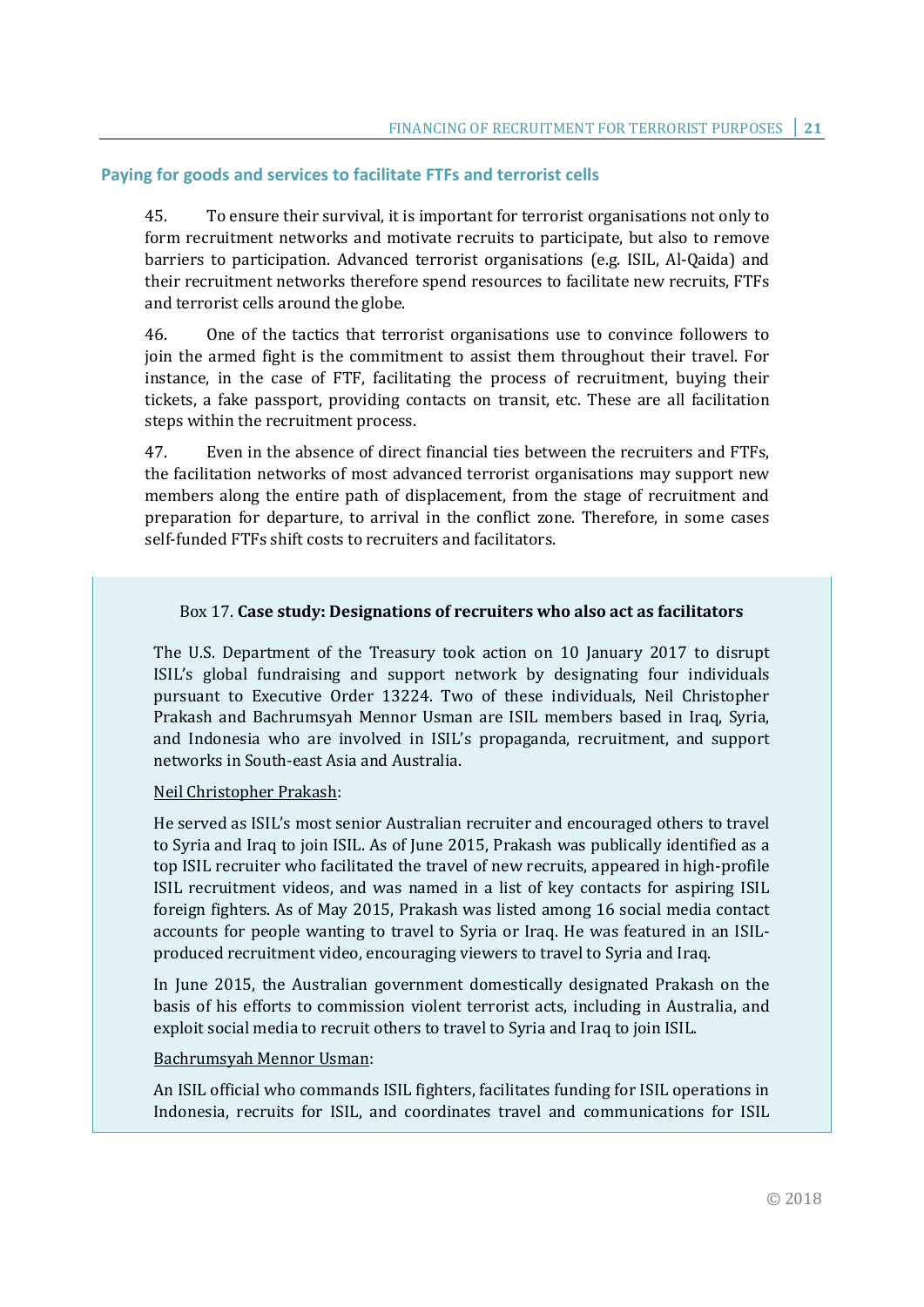#### members.

Usman had pledged allegiance to ISIL as of mid-2014 and was involved in sending Indonesians to Syria. In early February 2014, Usman claimed he was part of ISIL when he appeared at an event in support of ISIL at a mosque in Indonesia. In September 2014, Usman was identified as the leader of ISIL's Archipelago Group – also known as Katibah Nusantara – in Syria. He was also designated by ISIL to receive training in bomb-making.

Source: United States

#### Box 18. **Case study: Recruitment via the Internet and facilitation of FTF travel**

Financial investigations revealed that, in March 2013, 'person M', who shared and supported ISIL's ideology, went to Turkey where he used social media to call on citizens of Russia and the Middle Asian countries to join ISIL. After he made contact with potential recruits, he then also helped facilitate their travel to Syria to secure the participation of the recruit. He arranged for the collection of funds (by transfer to bank card accounts) by calling for donations on social media and the Internet.

Between November 2013 and December 2014, over USD 21 000 was deposited in the bank card accounts held by person M and withdrawn in cash in the territory of Turkey.

Law enforcement agencies discovered that the leadership of ISIL provided, from time to time, funds to person M, which he then used to support and finance terrorist activities, in particular for:

- renting residential premises to accommodate persons who arrived from different countries to join ISIL;

- meeting persons who arrived to join ISIL at the airport;

- arranging for the travel of recruits to Syria.

In particular, person M rented a hotel building located near the Turkish-Syrian border. Between early 2014 and September 2015, he used that hotel as the logistics centre to provide financial and material support to arriving recruits and their further travel to Syria.

Detective and criminal intelligence operations revealed that person M accommodated over 200 persons in that transit centre, and provided them with food and direct financial support. He also helped them cross into Syria.

Financial investigations also revealed that person M used money remitters to transfer funds directly to his recruits to facilitate their travel to the conflict zone in Syria. At the request of recruits, he also transferred funds to their relatives (three such transfers were identified).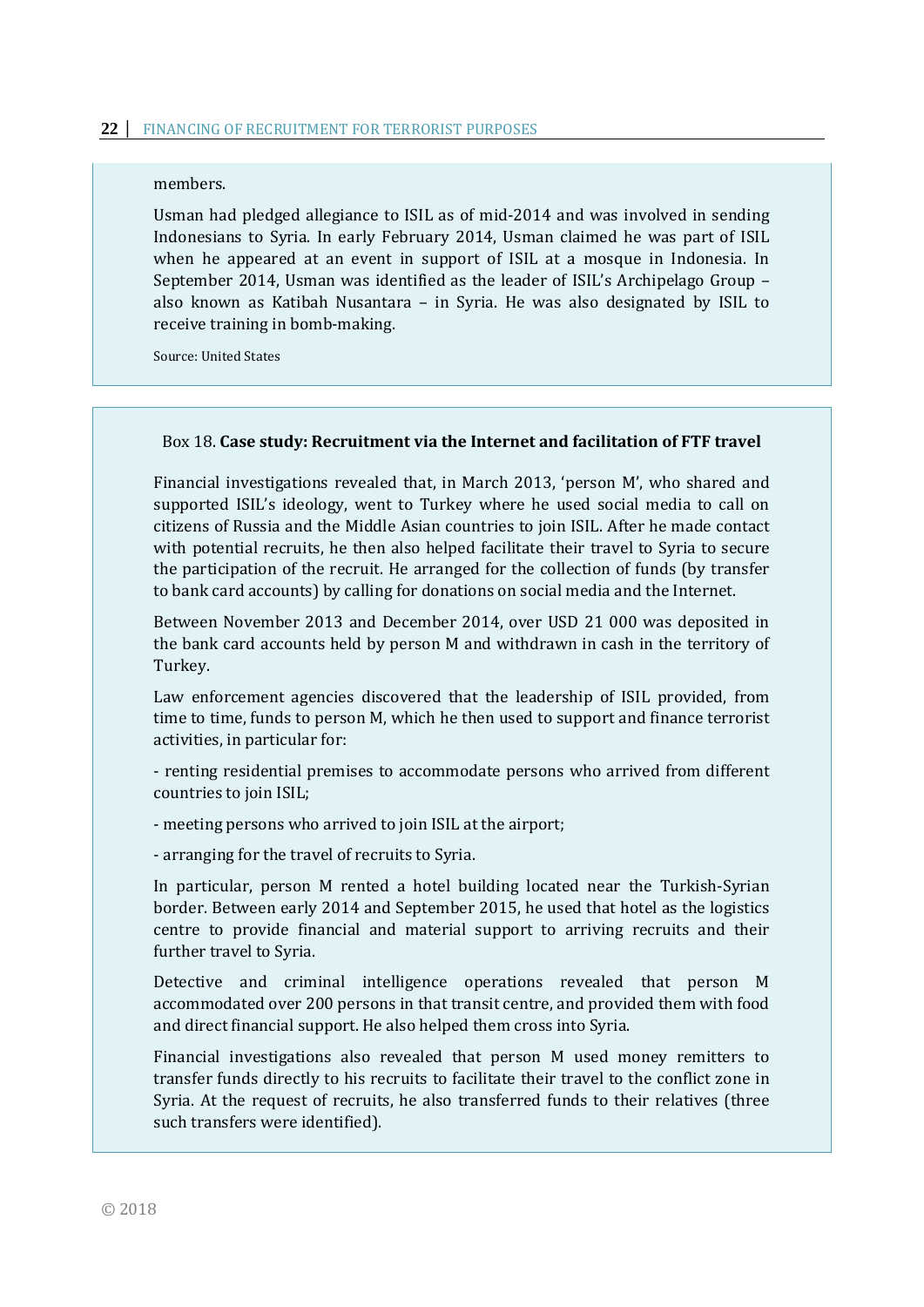Source: Russian Federation

#### **Direct payments to recruits, use of mercenaries, employment of civil experts**

48. Some terrorist organisations may require the expertise of specialists in civilian professions who cannot be recruited on ideological grounds (engineers, doctors, IT specialists, financiers etc.). The costs of recruiting such specialists can significantly exceed the costs of securing the services of ordinary members. The case below demonstrates the use of an IT specialist to a terrorist organisation.

#### Box 19. **Case study: Use of IT specialists by terrorist organisations**

In 2012, a terrorist network recruited an IT specialist through the internet to support terrorist activities. He was arrested for engaging as an IT expert, assisting his partners, breaking into online-based MLM (Multi-Level-Marking)/investment. As a result of the hacking activity, the terrorist organisation managed to obtain some funds.

To receive and transfer the funds, the IT specialist used his wife's bank account, borrowed his relative's bank accounts, opened a new account with false identity, and bought other people's accounts with the intention to avoid tracing of funds. He also kept the value of the transaction in small amounts to avoid suspicion by the bank officials. From the account, several cash transactions were then carried out in favour of members of the terrorist network.

In the end, the IT specialist was convicted for terrorist involvement by financially supporting a terrorist organisation in Indonesia, utilising hacking techniques and conducting a meeting with several persons to raise donations for military training purposes in Poso (one of the conflict area in Indonesia), supporting violent extremists and their widows, and preparing future terrorist action.

Source: Indonesia

49. Terrorist organisations also invest in increasing their popularity among the populations in which they live or recruit from and have also been known to use financial incentives to recruit new members.

50. Some terrorist organisations reportedly provide not only up-keep payments, but also other benefits to its members, such as support to family members of imprisoned or killed terrorists. This increases their popularity and promotes the activities of the terrorist organisation.

Box 20. **Case study: Middlemen used to distribute funds to promote activities of**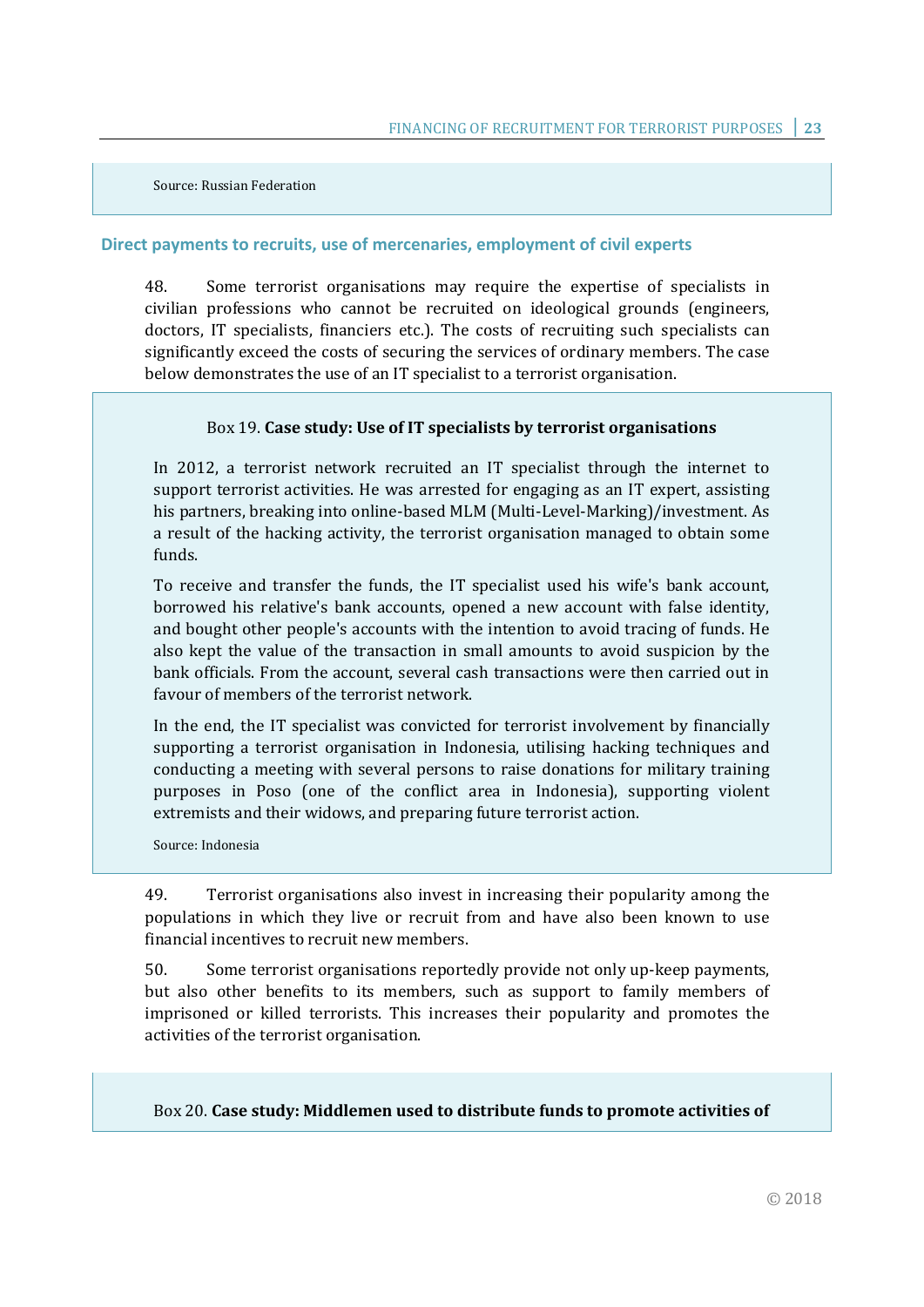#### **the terrorist organisation by supporting arrested terrorists**

In one case, the defendant was asked to deliver money from a terrorist organisation to individuals arrested in Israel. These payments amounted to tens of thousands of NIS (ranging for example between amounts equivalent to USD 1 000 to 20 000) and were paid as a reward to these individuals and their families for committing terrorist acts, and to continue to promote the activities of the terrorist organisation.

The payments were paid and transferred to the defendant through unrelated middlemen who received a commission for their service. The payments were forwarded on several occasions, through the middlemen, meeting in a variety of locations in different cities, sometimes using up to 3 legs to transfer a payment.

In one case, USD 13 000 was transferred through the local middlemen to the defendant for the purpose of payment to the individuals arrested in Israel. The Israeli middleman then transferred the funds to the defendant in a different city, and received NIS 1 500 commission (equivalent to approximately USD 400).

In another case, an Israeli citizen met up with a person who entered Israel illegally through the Egyptian border and collected USD 11 000, from him which he later delivered to the defendant in a different city, for a commission of USD 150.

For these activities, the defendant was indicted and convicted for several counts, inter alia, under the Prohibition on Terror Financing Law. He was sentenced to 27 months imprisonment; 8 months imprisonment suspended sentence; NIS 5 000 NIS fine (equivalent to approximately USD 1 250); and confiscation of some of the funds seized from the defendant in relation to several counts of the indictment.

Source: Israel

#### Box 21. **Case study: Payments to induce new recruits**

A defendant, an owner of a boat, asked the permission of one of the chief commanders of a domestically designated terrorist organisation ('B'), to smuggle goods by sea from a neighbouring country. 'B' in turn, asked the defendant to smuggle 25 bags containing explosive powder of TNT for the terrorist organisation's use. The defendant agreed and recruited two additional men for this activity.

On a few other occasions, upon demands of 'B', the defendant successfully recruited others to take active part in different terror activities and illicit acts. For his involvement in the recruitment, the defendant was promised USD 1 300 and the reimbursement of medical expenses for treatment for his daughter in medical facilities in a foreign country.

For his acts, the defendant was indicted for several counts related to terrorist activity and counts under the Prohibition of Terrorist Financing Law.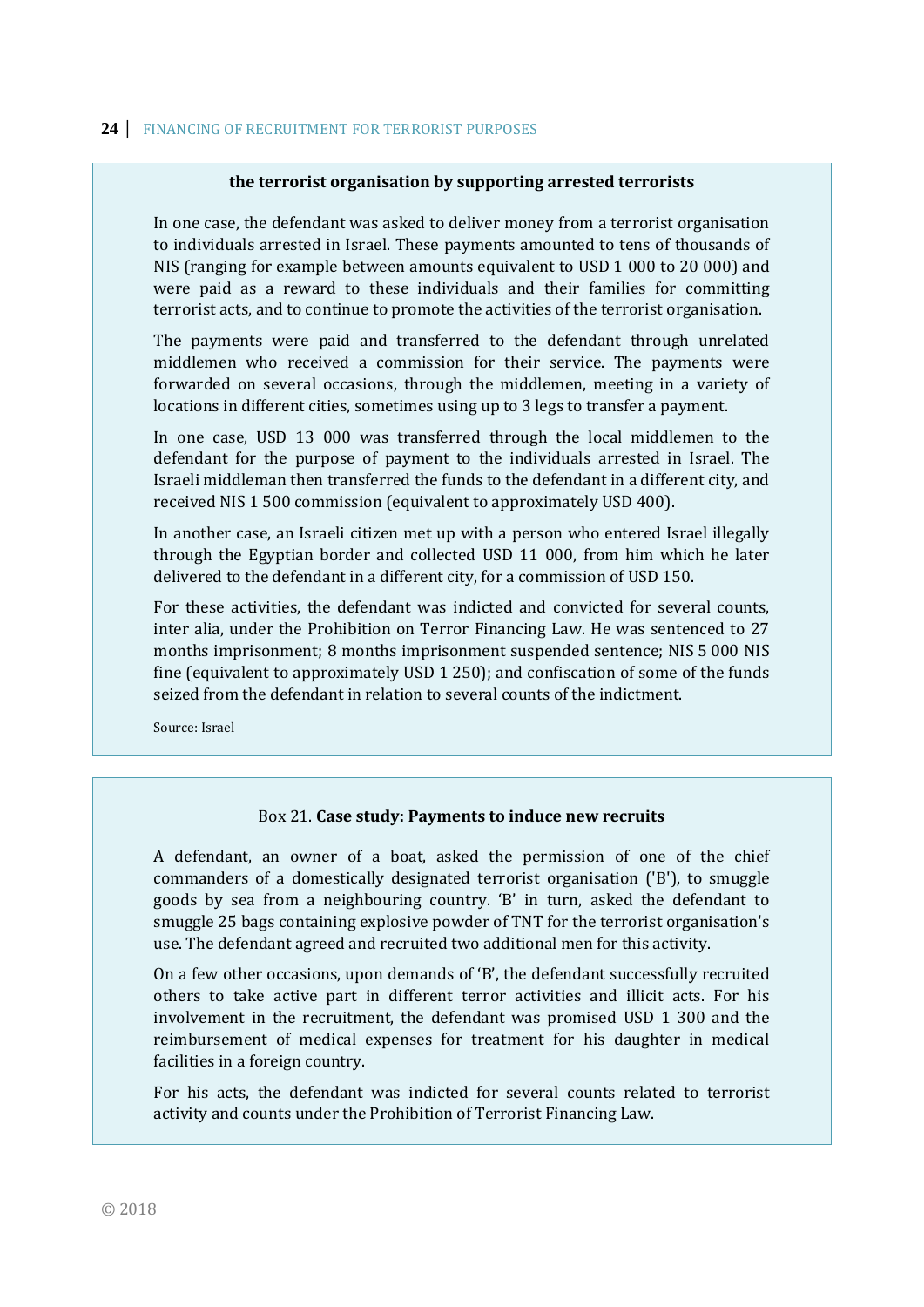Source: Israel

# **OBSERVATIONS AND AREAS FOR FURTHER CONSIDERATION**

#### **Interagency co-operation**

51. Targeting the financing of recruitment activities of terrorist organisations provides Law Enforcement Agencies (LEAs), Financial Intelligence Units (FIUs), and other operational and security agencies with the opportunity to identify and disrupt terrorist recruitment at an early stage. To achieve the best results, authorities should be communicating, as appropriate, with reporting entities to increase their awareness of these issues. FIUs, operational authorities and intelligence agencies must continue to improve mechanisms to share information on recruitment financing.

52. The experience of the jurisdictions that participated in this study suggests that there are opportunities for strengthened co-operation between the key operational authorities within the domestic counter-terrorism / counter-financing of terrorism (CT/CFT) framework, particularly the units in charge of terrorist financing investigations and those involved in the collection of intelligence data on recruiting activities. Often, these functions are performed by different investigative processes/entities which operate in separate spheres and can make the detection of recruitment financing activities challenging. Delegations should take note of FATF's work on interagency CT/CFT information sharing which contain good practices and practical tools.

53. Financial intelligence has an important part to play in counter terrorism activities. A large part of recruitment financing occurs before the targeted individual is going to commit a terrorist act or join a terrorist organisation. This underscores the need for proactive work, especially by FIUs. Financial analysis of suspected recruiters could help FIUs or financial investigators to establish if external funding is supporting the terrorist cause and if there is a broader facilitation network involved. Many of the cases identified in this project revealed a link between recruitment and facilitation networks, including their financing. Similarly, due to the potential links between recruitment activities and fundraising activities, investigations into financial supporters of terrorist organisations may be one way to identify people linked with "lone wolf" terrorists or small cells in a timely manner. However, the experience of authorities is that "lone wolves" are generally self-funded, and their identification remains a serious challenge for international CFT community.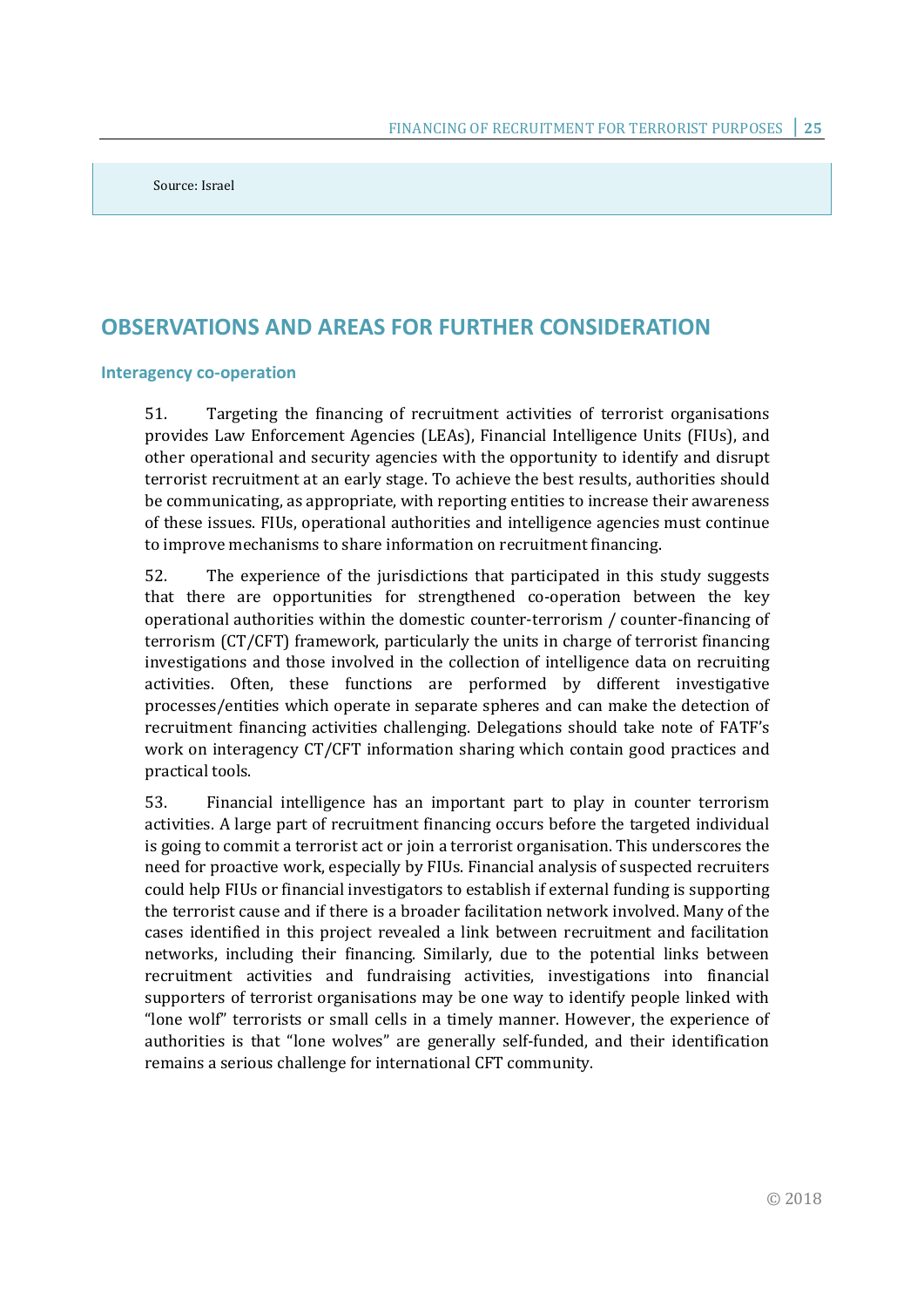#### **International co-operation**

54. There is potential benefit in further exploring whether FIUs face legal constraints in exchanging information in relation to recruitment financing on an intelligence level, particularly in the suspicion phase where a concrete connection to a terrorist organisation has not been made. A recent Egmont report <sup>4</sup> noted that FIUs are often unable to share information with foreign counterparts on extremist networks as they are required to focus on known terrorist organisations or lists of terrorists or on conclusive information from police or intelligence agencies that relates to TF activity. Clear links to known terrorist networks are often lacking in the case of FTFs, and FIUs are legally not always equipped to monitor processes of radicalisation and recruitment.

55. FIUs could also strengthen their ability to spontaneously exchange information on extremist networks, for intelligence purposes, before these networks have engaged in terrorist activities. In situations where FIUs are not permitted in law to exchange this type of information, it is important that FIUs are closely linked with the broader intelligence community so that information can be shared via the intelligence community as appropriate.

56. International targeted financial sanctions are another tool that can be applied when recruiters are identified. In the example below, this tool is used to starve an ISIL recruiter of funds all over the world.

#### Box 22. **Use of Targeted Financial Sanctions to Designate Terrorist Recruiters**

The U.S. Department of the Treasury took action on January 10, 2017 to disrupt ISIL's global fundraising and support network by designating four individuals pursuant to Executive Order 13224 as Specially Designated Global Terrorists (SDGTs).

Oman Rochman was designated for acting for or on behalf of ISIL in the areas of recruitment and media dissemination. As of late 2015, he was considered to be the *de facto* leader for all ISIL supporters in Indonesia, despite his incarceration in Indonesia since December 2010.

As of February 2016, Rochman, while incarcerated, recruited prospective militants to join ISIL and was likely communicating with ISIL leaders in Syria.

Rochman pledged allegiance to ISIL in early 2014 and was actively recruiting for ISIL as of early 2015. In 2015, Rochman instructed an Indonesian associate to travel to Syria to join ISIL. He also recruited an individual in prison to travel to Syria to join ISIL after the individual was released from prison. As of mid-2015, Rochman

<sup>4</sup> Egmont ISIL Project Phase II (2017), Information Sharing Report to the Heads of Financial Intelligence Units [Confidential report]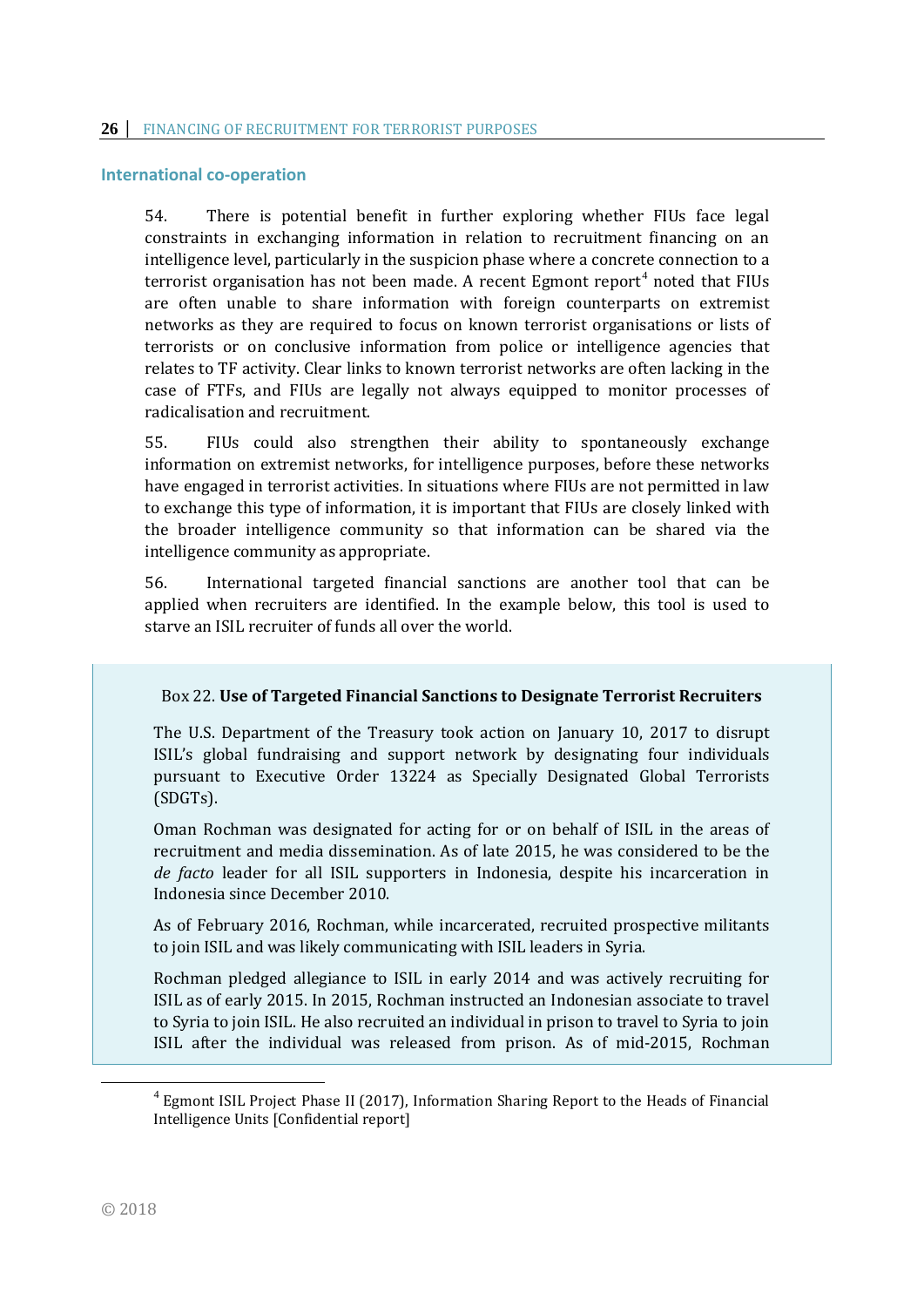required Indonesian extremists who desired to join ISIL in Syria to obtain a recommendation from him before departing for Syria.

Rochman was Indonesia's main translator for ISIL, as of October 2014. From prison, he disseminated information online, including ISIL's call for Muslims to kill Westerners indiscriminately. In August 2014, Rochman was identified as a key figure who spearheaded the spread of ISIL's ideology in Indonesia by translating ISIL writings and distributing them through Islamic study groups and social media.

In December 2010, Rochman was sentenced to nine years in prison for violating Article 13 of Indonesia's counter-terrorism law. Rochman has been incarcerated for his role in contributing funds and recruiting for a terrorist training camp in Aceh, Indonesia that had been affiliated with SDGT Abu Bakar Ba'asyir.

Source: United States

#### **Private sector and NPO sector engagement**

57. The private sector and civil society show a strong willingness to assist authorities in terrorist financing issues. However, in many situations, financial institutions are likely to have difficulty in identifying relevant transactions without close interaction with law enforcement agencies or FIUs.

58. The case studies presented in this report reflect that the private sector is likely to have some relevant information on recruitment financing where there is a NPO involved or where there is a facilitation network linked to the recruiter and a broader financial infrastructure exists. The key operational authorities within the domestic CT/CFT framework could consider strengthening their work with financial institutions to provide the private sector with better contextual information and forward-looking guidance that helps them identify financial flows associated with terrorist recruitment activities.

59. Another possibility for operational and security agencies is to work with social media and internet providers, web hosting providers to ensure that, where content promoting terrorism or facilitating recruitment activities is found, financial investigations occur to determine who controls and finances the account. While in some cases no financing may be involved, some of the case studies in this report indicate that professionals have been hired to develop a platform to spread terrorist material.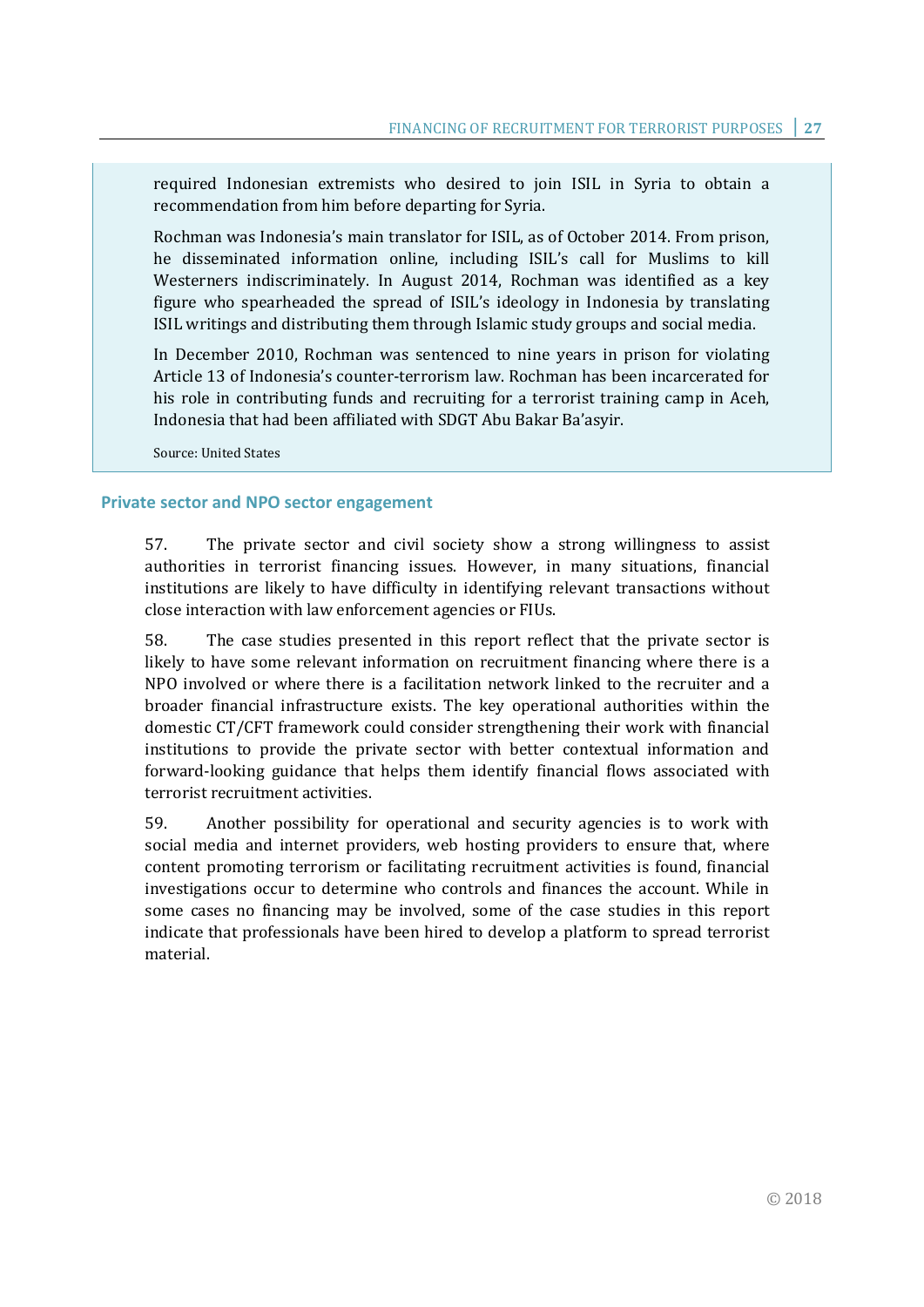# **Table of Acronyms**

| Asia/Pacific Group on Money Laundering                   |
|----------------------------------------------------------|
| al-Qaeda in the Arabian Peninsula                        |
| Australian Transaction Reports and Analysis Centre       |
| Counter-financing of terrorism                           |
| Counter-terrorism                                        |
| Eurasian Group                                           |
| Euskadi Ta Askatasuna                                    |
| Financial intelligence units                             |
| Foreign terrorist fighters                               |
| Islamic State of Iraq and the Levant                     |
| Law enforcement agencies                                 |
| Middle-East and North Africa Financial Action Task Force |
| Non-profit organisation                                  |
| Non-government organisation                              |
|                                                          |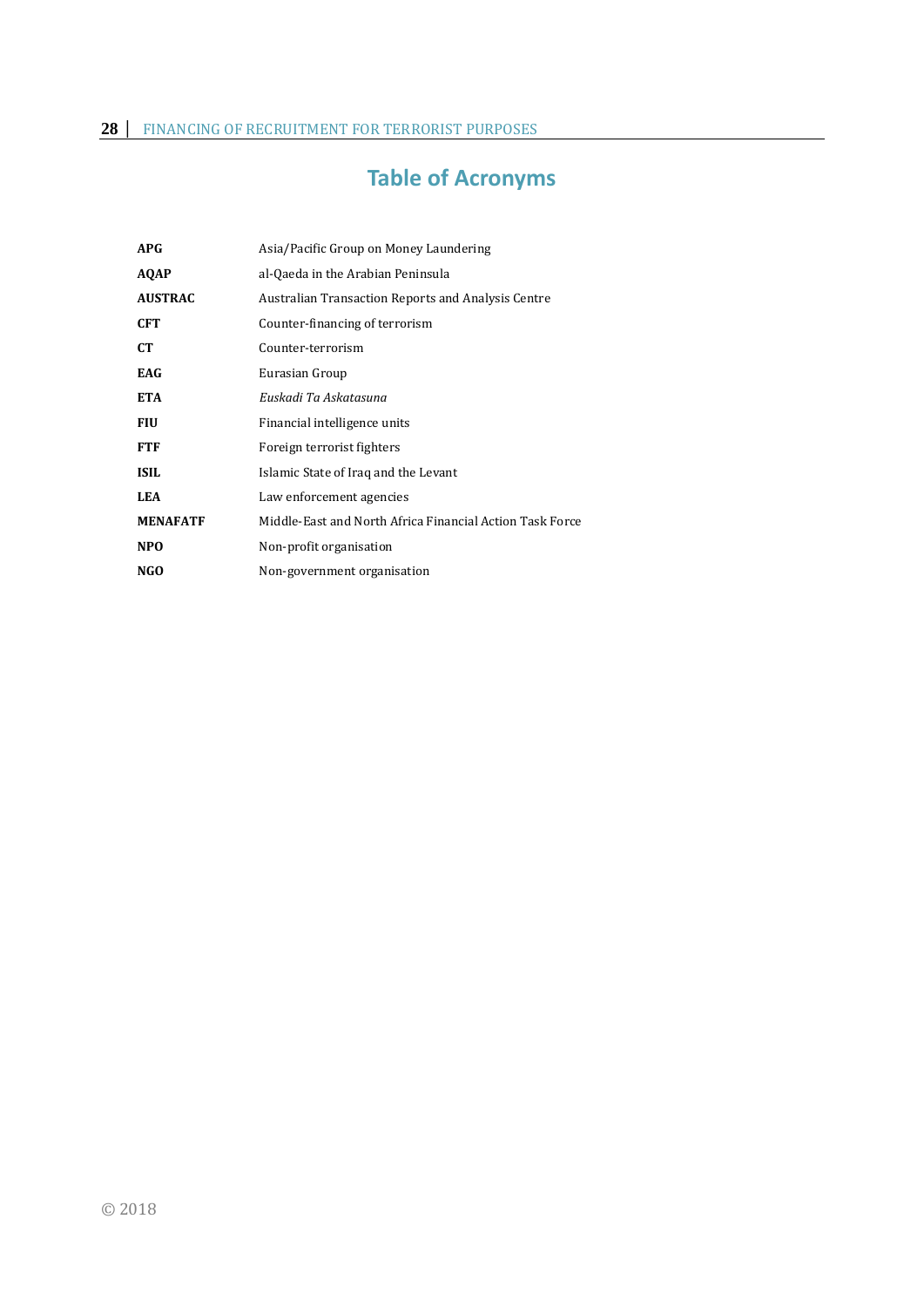# **References**

- Burrows-Johnson, A. (2013). *Resource Acquisition and Structural Formality in Terrorist Organizations*. Central European University, www.etd.ceu.hu/2013/burrowsjohnson andrew.pdf
- Brantly, Aaron (nd), *Financing terror Bit by Bit*, Combating Terrorism Center, https://ctc.usma.edu/posts/financing-terror-bit-by-bit
- Christina Schori Liang, , Khalid Koser, Cunningham, A., & Anne Aly, . (2015). *Global Terrorism Index 2015*. Institute for Economics & Peace, www.economicsandpeace.org
- CTITF. (2009). *CTITF Working Group Report: Tackling the Financing of Terrorism*. UN-CTITF, www.un.org/en/terrorism/ctitf/pdfs/ctitf\_financing\_eng\_final.pdf
- Ekici, S., Akdoğan, H., Rajab, I., Ekici, A., Warnes, R., & IOS Press. (2016). *Countering terrorist recruitment in the context of armed counter-terrorism operations*, https://www.nato.int/cps/en/natohq/topics\_142006.htm
- FATF. (2013). *Risk of terrorist abuse in non-profit organisations*. FATF, www.fatfgafi.org/publications/methodsandtrends/documents/risk-terrorist-abuse-non-profits.html
- FATF. (2014). *Risk of terrorist abuse in non-profit organisations*. FATF, www.fatfgafi.org/publications/methodsandtrends/documents/risk-terrorist-abuse-non-profits.html
- FATF. (2015). *Best Practices on Combating the Abuse of Non-Profit Organisations*, www.fatfgafi.org/publications/fatfrecommendations/documents/bpp-combating-abuse-npo.html
- FATF. (2015). *Emerging Terrorist Financing Risks*, www.fatfgafi.org/publications/methodsandtrends/documents/emerging-terrorist-financing-risks.html
- GAO. (2015). GAO-15-629, *Combating Terrorism: Foreign Terrorist Organization Designation Process and U.S. Agency Enforcement Actions*, www.gao.gov/assets/680/671028.pdf
- Gunaratna, R., Acharya, A., & Husin, G. (n.d.). *Financial Response Project Countering of Financing for Terrorism (CFT) EXECUTIVE SUMMARY*, https://www.rsis.edu.sg/wpcontent/uploads/2014/10/PB060801\_Financial\_Response\_Project\_CFT.pdf
- Hansen, W. (2016). *Poverty and "Economic Deprivation Theory": Street Children, Qur'anic Schools/almajirai and the Dispossessed as a Source of Recruitment for Boko Haram and other Religious, Political and Criminal Groups in Northern Nigeria.* Terrorism Research Initiative and the Center for Terrorism and Security Studies, www.terrorismanalysts.com/pt/index.php/pot/article/view/543.
- ICSR. (2010). *Prisons and Terrorism: Radicalisation and De-radicalisation in 15 Countries / ICSR. International Centre for the Study of Radicalisation and Political Violence*, http://icsr.info/2010/08/prisons-and-terrorism-radicalisation-and-de-radicalisation-in-15 countries/#
- Kronfeld, M. (2011). *Prislam: The Recruitment and Radicalization of Terrorist Operatives in the Prison System and the Threat to the American Homeland,* https://www.academia.edu/5467166/Prislam\_The\_Recruitment\_and\_Radicalization\_of\_Terrori st Operatives in the Prison System and the Threat to the American Homeland
- Moniquet, C. (2013). *The involvement of Salafism/Wahhabism in the Support and Supply of Arms to Rebel Groups Around the World*. European Parliament,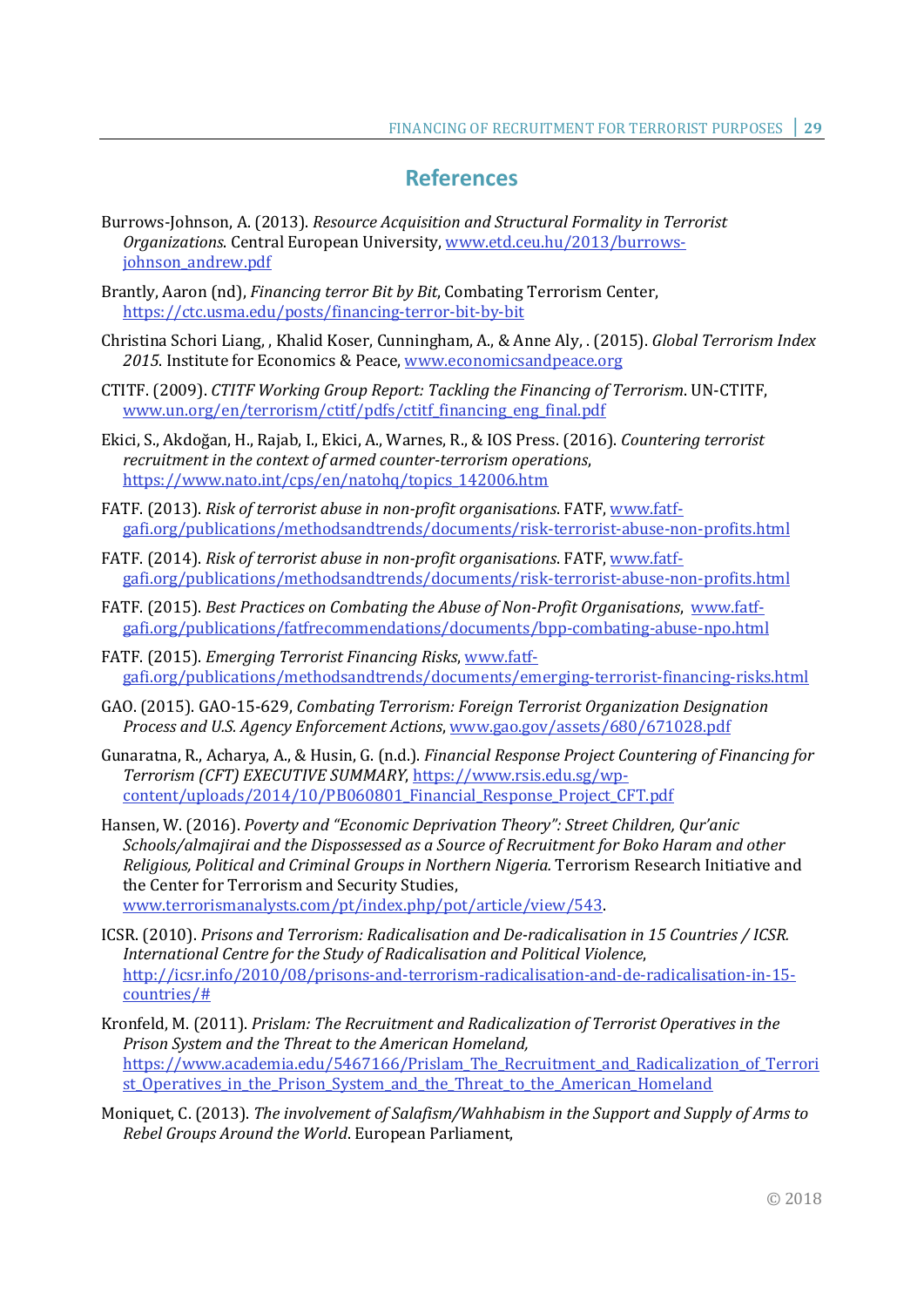#### **30 │** FINANCING OF RECRUITMENT FOR TERRORIST PURPOSES

www.europarl.europa.eu/RegData/etudes/etudes/join/2013/457137/EXPO-AFET\_ET(2013)457137\_EN.pdf

- Mugarura, N. (2013). *An appraisal of United Nations and other money laundering and financing of terrorism counter*‐*measures.* Journal of Money Laundering Control, 16(3), 249-265. doi:10.1108/JMLC-04-2013-0007
- OSCE. (2014). *Preventing Terrorism and Countering Violent Extremism and Radicalization that Lead to Terrorism: A Community-Policing Approach*. OSCE, www.osce.org/secretariat/111438?download=true
- Schori-Lang, C. (2016). *The Criminal-Jihadist: Insights into Modern Terrorist Financing GCSP*. GCSP, www.gcsp.ch/News-Knowledge/Publications/The-Criminal-Jihadist-Insights-into-Modern-Terrorist-Financing
- Silke, A. (n.d.). *Prisons, terrorism and extremism : critical issues in management, radicalisation and reform*. Routledge, https://www.routledge.com/Prisons-Terrorism-and-Extremism-Critical-Issues-in-Management-Radicalisation/Silke/p/book/9780415810388
- Stroligo, K., Intscher, H., & Davis-Crockwell, S. (2013). *Suspending suspicious transactions*. World Bank Group
- Sullivan, J. (2015). *ETA and Basque nationalism : the fight for Euskadi, 1890-1986*. Routledge, https://www.routledge.com/ETA-and-Basque-Nationalism-RLE-Terrorism--Insurgency-The-Fight-for/Sullivan/p/book/9781138900301
- UNODC. (2012). *The use of the Internet for terrorist purposes*. UNODC, https://www.unodc.org/documents/frontpage/Use\_of\_Internet\_for\_Terrorist\_Purposes.pdf
- US Department of State. (2014). *Country Reports on Terrorism 2014 Africa Overview*. US Department of State, from https://www.state.gov/j/ct/rls/crt/2014/239404.htm
- US Department of the Treasury (2014), Terrorism and Financial Intelligence
- Vargas, J. (2006). *Way Radical, Dude*. Washington Post, www.washingtonpost.com/wpdyn/content/article/2006/10/08/AR2006100800931.html
- Vittori, J. (2016). *Terrorist financing and resourcing.* Palgrave Macmillan
- Weisser, N.-F. (2013). *The Effectiveness of the Global Combat against the Financing of Terrorism for Preventing Terrorist Activity*. Zeitschrift für Internationale Strafrechtsdogmatik, www.zisonline.com